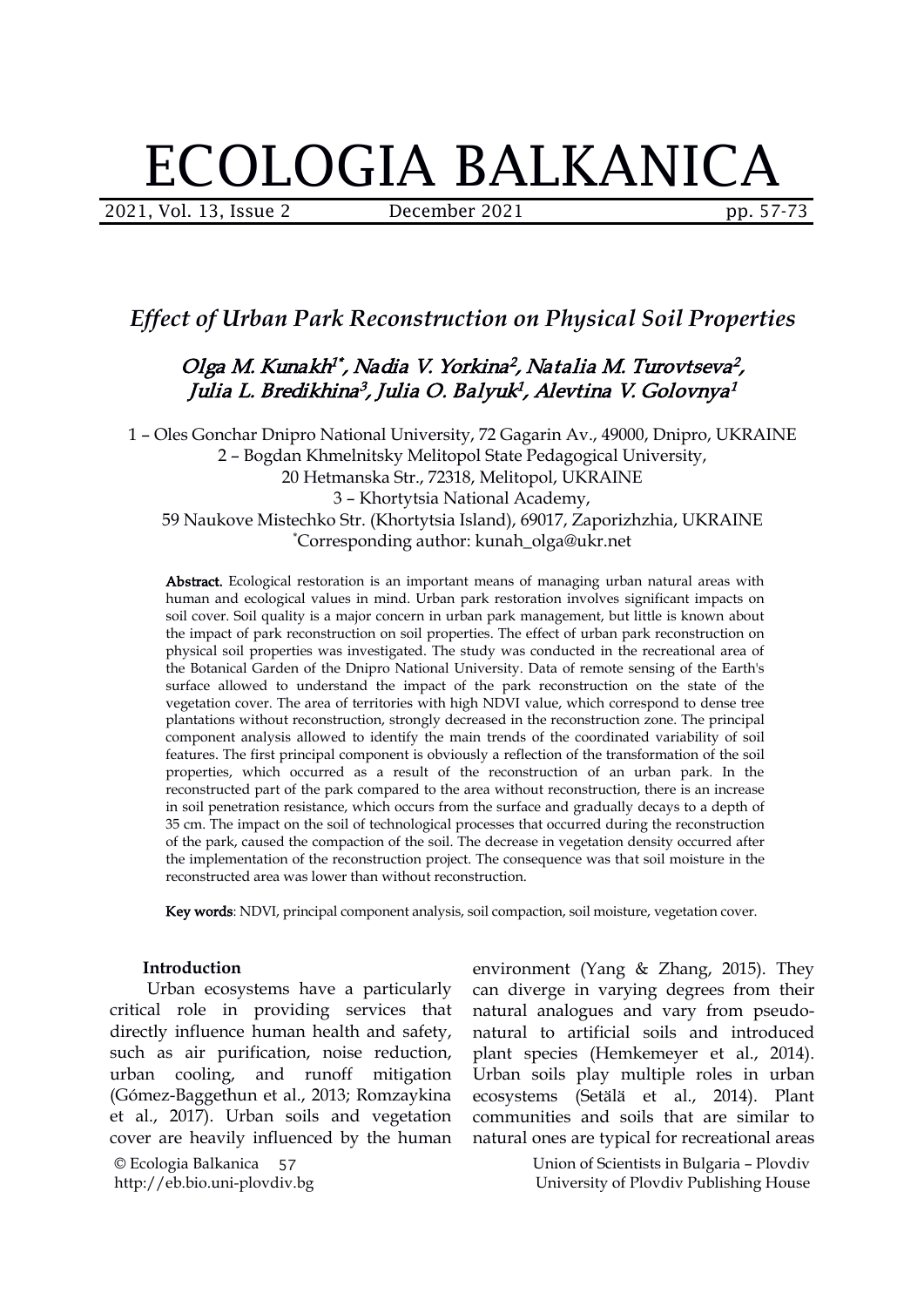and suburban zones. More disturbed plant communities and artificial soils are found in the industrial areas (Burghardt et al., 2015; Huot et al., 2017) and roadsides (Ghosh et al., 2016; Sager, 2020). The basic ecological regimes of plant life, such as soil, rainwater supply, air and light, are greatly altered in the urban environments (Li & Wong, 2007; Xiao et al., 2013; Maamar et al., 2018). Despite the high level of disturbance that characterizes most urban soils, they are able to support plant, animal and microbial organisms and mediate hydrological and biogeochemical cycles (Pavao-Zuckerman, 2008; Santorufo et al., 2012; Pouyat et al., 2020). Vegetation and soils in urban landscapes provide the key ecosystem services for the residents of a city (Pickett et al., 2008; Raciti et al., 2011) such as the biodiversity conservation, water protection, sequestration, food production, and cultural and recreational needs (McKinney, 2006; Lovell & Taylor, 2013; Biliaiev et al., 2014).

The soils of urban parks create the development (Czaja et al., 2020). Urban soils are subject to a high level of anthropogenic influence (Lehmann & Stahr, 2007; Seleznev et al., 2020). The urban environment has a unique set of specific features and processes (e.g., soil compaction, functional zoning, settlement history) that affect soil properties and their spatial variability (Vasenev et al., 2013). Temporal dynamics are the result of human-driven processes such as green space management and reconstruction (Van den climate. A properly Berg et al., 2014; Bae & Ryu, 2015; Kunah et al., 2019). After the moment of initial anthropogenic disturbance, the impact of urbanization decreases, which is associated with temporal dynamics of physical, biological and chemical properties of the soil (Scharenbroch et al., 2005). Re-vegetation of urban green space can improve the diversity of urban soil microbiota and bring it closer to near-natural levels by creating more wild habitat conditions (Mills et al., 2020). Urban

microclimate regulation, carbon the key factors determining the spatial conditions for plant growth and (Cadenasso et al., 2007; Mao et al., 2014). The soils have specific morphological properties (Costa et al., 2019; Prokof'eva et al., 2021). A variety of soil layers with sharp boundaries (Schoonover & Crim, 2015), abundance of anthropogenic inclusions (Sedov et al., 2017) and over compaction (Bezuglova et al., 2018) are typical for urban soils. Urban soils differ in their properties from soils in other systems. The properties of urban soils are very variable in space and time (Wiesner et al., 2016) and also vary within landscape types in urban environments. The spatial variability of soil properties in urban parks depends largely on the types of land cover and functional zoning of the area (Guo et al., 2019; Metwally et al., 2019; Romzaykina et al., 2021). The various practices of land-use and management have a significant effect on the properties of the soil (Spurgeon et al., 2013). Land-use and functional zoning are variability of vegetation and soils within the city area (Panday et al., 2019). The spatial heterogeneity of urban soils and vegetation within functional zones is also very high history of land use and current land management practices are factors that determine the heterogeneity of urban soils at various scales (Fraterrigo et al., 2005; Pickett et al., 2017).

> Urban green spaces can provide a thermally comfortable environment. In order for them to perform this function, parks must be designed and redesigned with climate conditions and predictions of future designed and reconstructed park can reduce the threat of extreme heat stress hazards (Brown et al., 2015). Urban parks reconstruction is a routine procedure (Li, 2020). Ecological restoration of urban forests is a measure to improve air quality, mitigate urban heat improve stormwater infiltration, and provide other social and environmental benefits (Johnson & Handel, 2015). Ecological restoration is becoming an important means of managing urban natural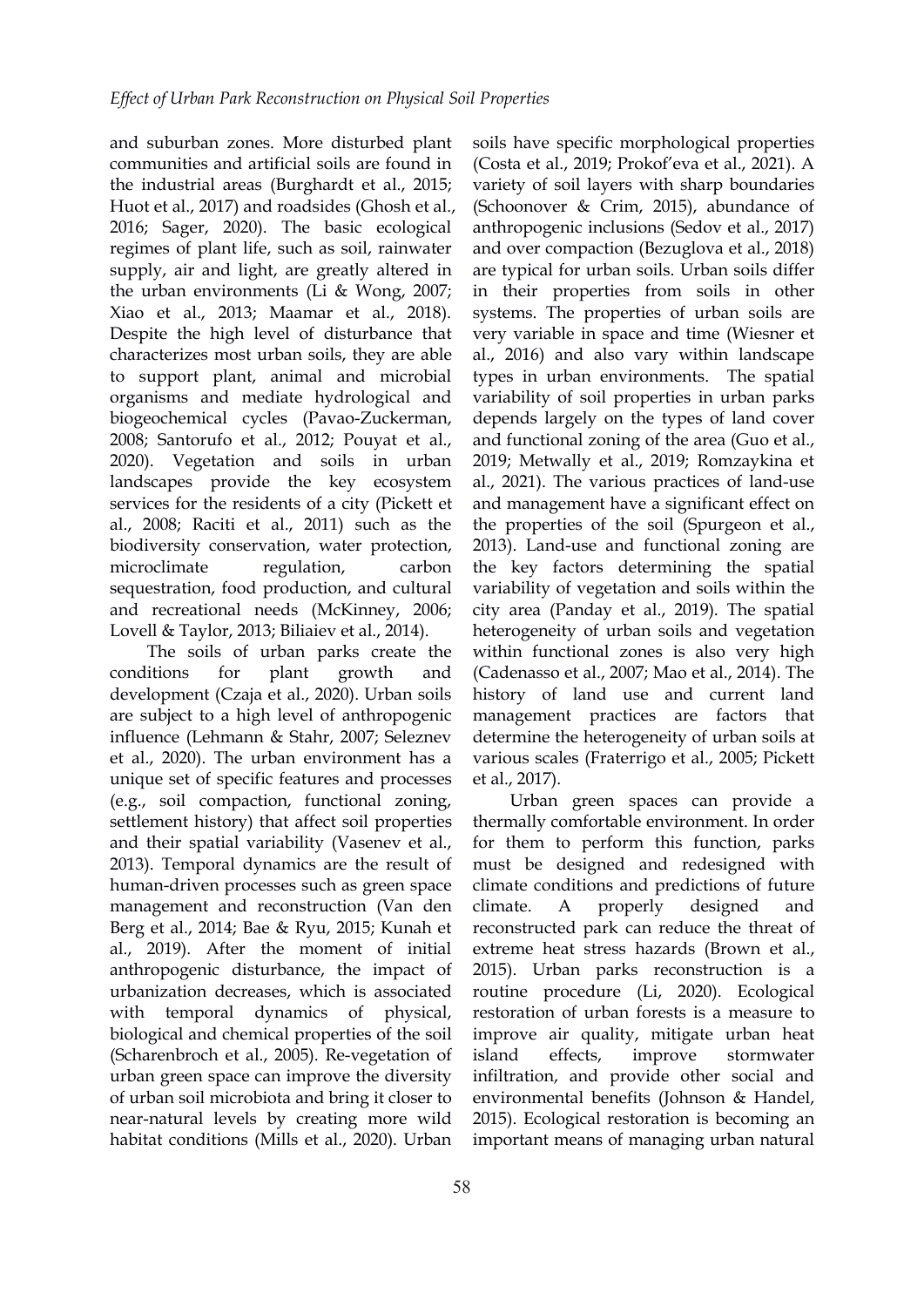areas with human and ecological values in mind. Urban ecological restoration can contribute to a unique and positive relationship between people and nature (Gobster, 2007). The reconstruction of urban parks is associated with a significant impact on the soil cover (Shanahan et al., 2015; Sarah et al., 2015; Kumar & Hundal, 2016). excelsior, Gleditsia

The soil quality is a major concern in urban park management, but little is known about the effects of park reconstruction on soil properties (Hou et al., 2015). The technological *aparine* were processes of reconstruction, such as excavation, leveling, building paths, planting trees, and adding compost, can significantly modify the reconstructed (Fig. spatial variability of soil properties in an urban park. The spatial variability of soil chemical properties in a city park before and after reconstruction was investigated (Romzaykina et al.,2017). However, little is known about the impact of urban park reconstruction on the which greatly physical properties of soils. Therefore, the aim of our study was to investigate the effect of urban park reconstruction on the physical properties of soils. We propose the hypothesis that the technological activities in the process of park reconstruction leads to an increase in soil penetration resistance and changes in its aggregate structure. We propose the hypothesis that the technological activity in the process of park reconstruction leads to a change in the physical properties of the soil. To test this hypothesis, it is reasonable to compare the informative indicators of soil physical condition, such as the soil penetration resistance, aggregate structure, bulk density, electrical conductivity, and the soil moisture in the area of the park that was reconstructed and without reconstruction. In order to assess the role of vegetation density change as a result of reconstruction on the physical properties of soil, we used NDVI data for the compared areas before and after reconstruction.

#### Materials and Methods

The study was conducted in the recreational area of the Botanical Garden of the Oles Honchar Dnipro National

University (Ukraine). This artificial tree plantation was created in the 1940s on the location of a natural oak forest. A geobotanical survey of the park in 2013 revealed that plant communities within the study area were represented by 36 species (Table 1). The Acer platanoides, Fraxinus triacanthos, Robinia pseudoacacia were dominated among the tree plants. The Alliaria petiolata, Chelidonium majus, Geum urbanum, Viola mirabilis, Galium dominated among the herbaceous plants.

In 2019, a 2.8 ha area of the park was reconstructed (Fig. 1). During the reconstruction process, walkways were rebuilt, shrubs were removed, old, damaged trees were removed, and tree crowns were trimmed. Juvenile trees were planted in the place of removed old trees. Old outbuildings, impaired the aesthetic perception of the park, were also removed. An transport and construction machinery was involved in the reconstruction. The works were carried out during the whole warm period of the year.

A study of the physical properties of the soil was conducted in 2020 after the reconstruction of the park was completed. The soil samples were taken within polygons, 2 of which were placed in the reconstruction area and 2 of which were placed in a similar section of the park where no reconstruction was performed. Each polygon consisted of 105 sample points. The points were located along 7 transects with 15 sample points in each. The distance between points in the transect as well as the distance between transects was 3 m.

#### *Soil properties measurement*

The following soil properties were measured at each test point of the polygons. The soil mechanical resistance was measured in the field using the "Eijkelkamp" manual penetrometer, to a depth of 100 cm at 5 cm intervals (Zhukov & Gadorozhnaya, 2016; Zhukov et al., 2019). The average error of the measurement results of the device is  $\pm 8\%$ .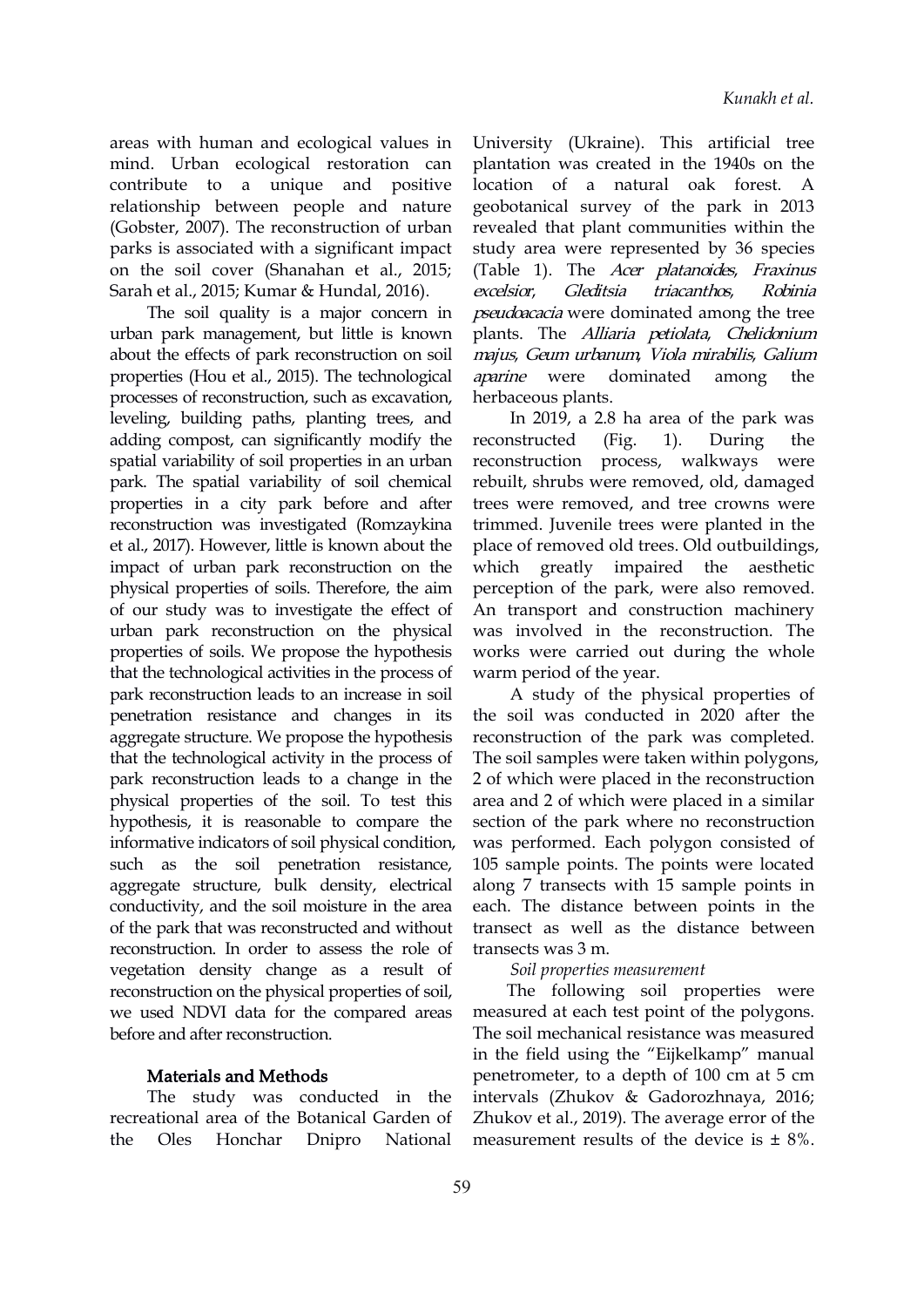The measurements were made with a cone with a cross section of 1 cm<sup>2</sup>. At each measurement point, the soil mechanical resistance was performed in only one replication. To measure the electrical conductivity of soil in situ the HI 76305 sensor (Hanna Instruments, Woodsocket, R. I.), working in conjunction with the portable instrument HI 993310 were used (Yorkina et al.,

. At each fractions size distribution was determined in 2018; Kunakh et al., 2020). The soil aggregate accordance with the Soil Sampling and Analysis recommendations (Kroetsch & Wang, 2008). Soil moisture was measured under the field conditions using a dielectric digital moisture meter MG–44. The core method was used for measurement of the soil bulk density (Al-Shammary et al., 2018).

Table 1. Structure of plant communities of polygons (projective coverage of plant species is represented by Braun-Blanquet density scores\*) based on 2013 data. *Legend:* \* – 1 – <5% cover; 2 – 5–25% cover; 3 – 25–50% cover;4 –50–75% cover; 5 – – 75– 100% cover.

|                                               |                         |                  | Polygon          |                  |
|-----------------------------------------------|-------------------------|------------------|------------------|------------------|
|                                               |                         | Reconstructed    |                  | Without          |
| Species and Raunkiær plant life-form          |                         | territory        | reconstruction   |                  |
|                                               | I                       | $\mathbf{I}$     | III              | IV               |
| Phanerophytes                                 |                         |                  |                  |                  |
| Acer campestre L.                             | 3                       | $\boldsymbol{0}$ | $\boldsymbol{0}$ | $\overline{c}$   |
| Acer negundoL.                                | $\boldsymbol{0}$        | $\boldsymbol{0}$ | $\boldsymbol{0}$ | $\overline{2}$   |
| Acer platanoides L.                           | $\overline{2}$          | $\overline{2}$   | 2                | $\overline{2}$   |
| Aesculus hippocastanum L.                     | $\boldsymbol{0}$        | $\mathbf{1}$     | $\boldsymbol{0}$ | $\boldsymbol{0}$ |
| Ailanthus altissima (Mill.) Swingle           | $\boldsymbol{0}$        | $\overline{2}$   | 0                | $\mathbf{0}$     |
| Betula pendula Roth                           | $\overline{2}$          | $\boldsymbol{0}$ | 0                | 0                |
| Fraxinus excelsior L.                         | $\overline{2}$          | 3                | 2                | $\overline{2}$   |
| Gleditsia triacanthos L.                      | $\overline{2}$          | $\overline{2}$   | 2                | $\overline{2}$   |
| Populus nigra L.                              | $\mathfrak{B}$          | $\boldsymbol{0}$ | $\boldsymbol{0}$ | $\boldsymbol{0}$ |
| Pyrus communis L.                             | $\boldsymbol{0}$        | $\overline{2}$   | 0                | $\boldsymbol{0}$ |
| Quercus robur L.                              | $\overline{2}$          | $\boldsymbol{0}$ | 0                | $\boldsymbol{0}$ |
| Robinia pseudoacacia L.                       | $\overline{\mathbf{4}}$ | $\overline{2}$   | 4                | $\overline{2}$   |
| Ulmus glabra Huds.                            | $\overline{2}$          | $\mathbf{0}$     | $\boldsymbol{0}$ | $\overline{2}$   |
| Nonphanerophytes                              |                         |                  |                  |                  |
| Parthenocissus quinquefolia (L.) Planch.      | $\boldsymbol{0}$        | $\boldsymbol{0}$ | $\boldsymbol{0}$ | $\mathbf{1}$     |
| Hemikryptophytes                              |                         |                  |                  |                  |
| Alliaria petiolata (M.Bieb.) Cavara et Grande | 2                       | $\overline{2}$   | $\mathfrak 3$    | 2                |
| Anthriscus sylvestris (L.) Hoffm.             | $\boldsymbol{0}$        | $\boldsymbol{0}$ | $\overline{2}$   | $\boldsymbol{0}$ |
| Arctium minus (Hill) Bernh.                   | $\boldsymbol{0}$        | $\overline{2}$   | $\overline{2}$   | $\boldsymbol{0}$ |
| Ballota nigra L.                              | $\mathbf{0}$            | $\boldsymbol{0}$ | $\mathbf{1}$     | 1                |
| Carex melanostachya Bieb. ex Willd.           | $\boldsymbol{0}$        | $\boldsymbol{0}$ | 1                | $\overline{2}$   |
| Chelidonium majus L.                          | $\overline{2}$          | 3                | $\overline{2}$   | $\overline{2}$   |
| Daucus carota L.                              | 1                       | $\boldsymbol{0}$ | 0                | 1                |
| Fragaria viridis (Duch.) Weston               | $\boldsymbol{0}$        | $\boldsymbol{0}$ | 1                | $\boldsymbol{0}$ |
| Geum urbanumL.                                | $\overline{2}$          | 3                | $\overline{2}$   | 2                |
| Plantago major L.                             | $\mathbf{1}$            | $\boldsymbol{0}$ | $\boldsymbol{0}$ | $\boldsymbol{0}$ |
| Poa angustifolia L.                           | $\mathbf{1}$            | $\boldsymbol{0}$ | 0                | $\mathbf{0}$     |
| Poa nemoralis <sub>L.</sub>                   | $\mathbf{0}$            | $\boldsymbol{0}$ | $\overline{2}$   | $\overline{2}$   |
| Solidago canadensis L.                        | 1                       | $\boldsymbol{0}$ | $\boldsymbol{0}$ | $\boldsymbol{0}$ |
| Taraxacum campylodes G.E.Haglund              | 1                       | $\boldsymbol{0}$ | 1                | $\boldsymbol{0}$ |
| Viola mirabilis L.<br>Terophytes              | 4                       | $\overline{2}$   | 4                | 1                |
| Atriplex micrantha C. A. May                  | 1                       | $\boldsymbol{0}$ | $\boldsymbol{0}$ | $\mathbf{0}$     |
|                                               |                         |                  |                  |                  |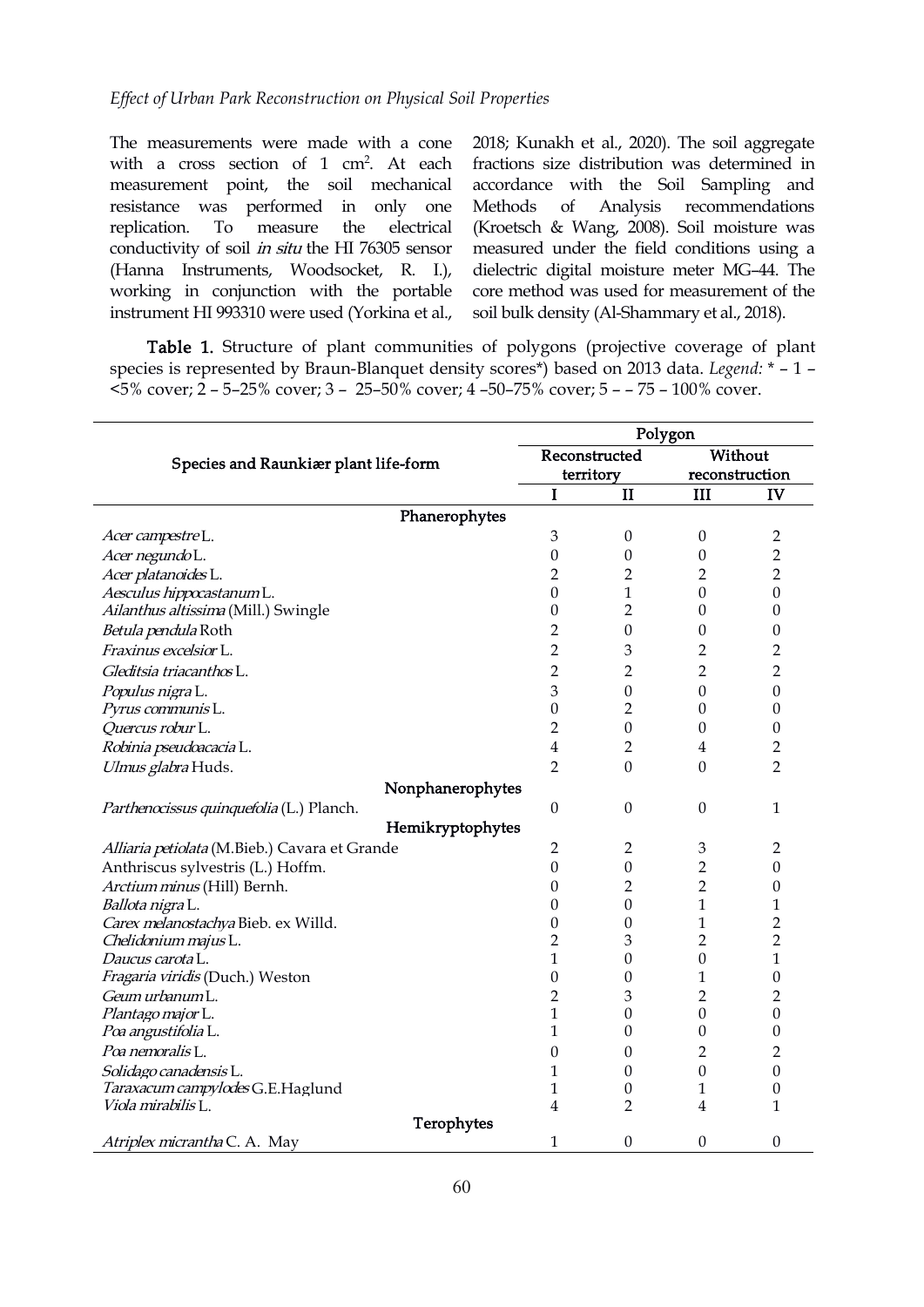*Kalcheva et al.*

| Galium aparine L.               |  |  |
|---------------------------------|--|--|
| Impatiens parviflora DC.        |  |  |
| Lactuca serriola <sub>L</sub> . |  |  |
| Stellaria media (L.) Vill       |  |  |
| Geophytes                       |  |  |
| Convolvulus arvensis L.         |  |  |
| Humulus lupulus L.              |  |  |



Fig. 1. A spatial variation of the NDVI on July 6, 2018 (A) and July 6, 2020 (B), as well as landscape images of the area without reconstruction (C) and the area after reconstruction (D) of the park (Date of the photo 23.03.2021).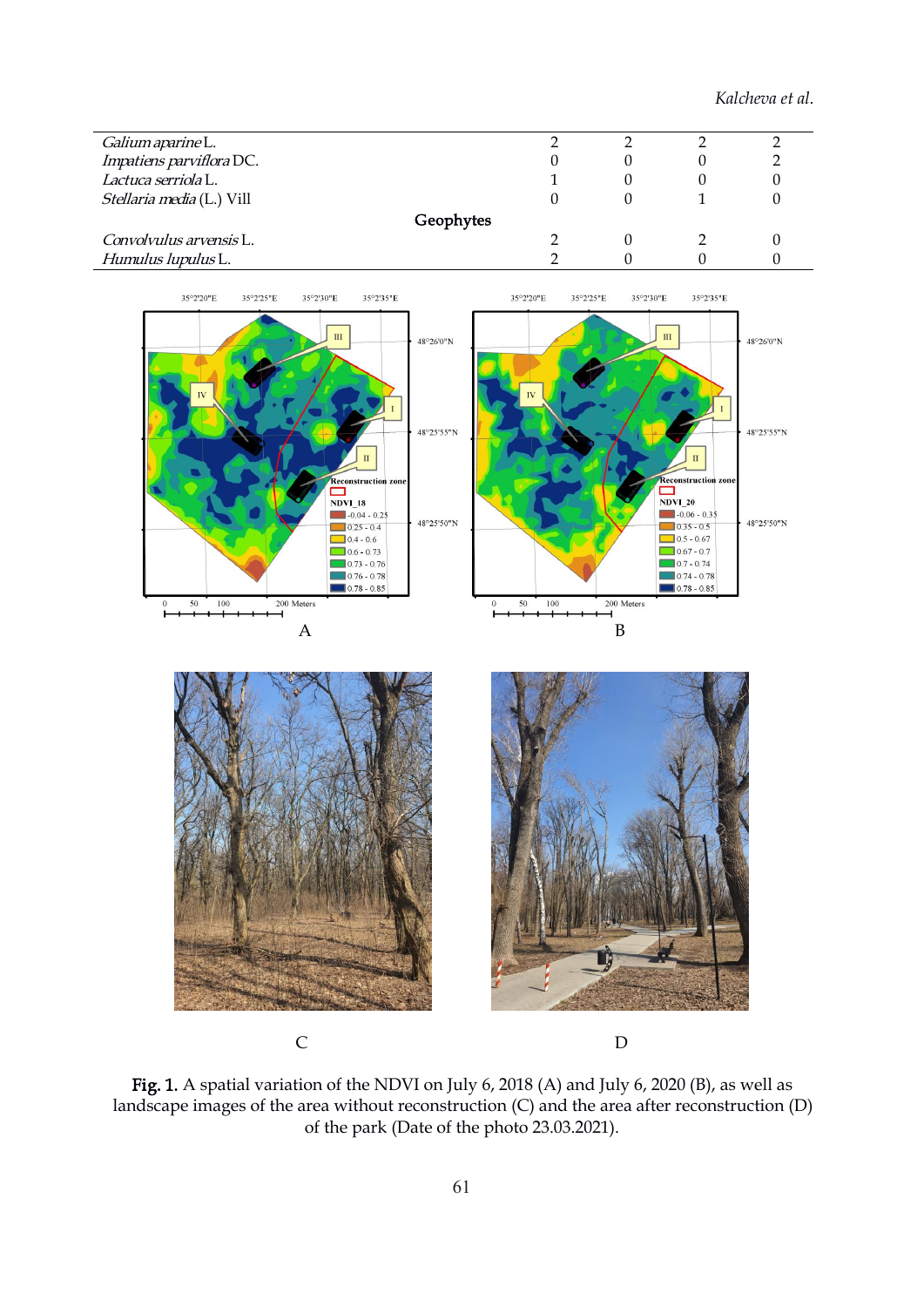*Evaluating the ef ects of reconstruction with Sentinel-2 images*

Sentinel-2 satellite images of the study area received from Geological Survey (U.S.), & EROS Data [Center](https://earthexplorer.usgs.gov/) on two dates: the year before reconstruction on July 6, 2018 and the year after reconstruction on July 6, 2020. Normalized difference vegetation index (NDVI) was calculated based on B8 (wavelength 842 nm) and B4 (wavelength 665 nm) channels with 10 metre spatial resolution:

$$
NDVI = \frac{B8 - B4}{B8 + B4}.
$$
 **Results** The NDVI values were

The value of NDVI varies from –1 to 1 (Saravanan et al., 2019). The values less than 0 indicate no vegetation cover. The values close to zero (–0.1 to 0.1) generally correspond to the barren areas of rock, sand, or anthropogenic surfaces. The values greater than 0 indicate a presence of vegetation. The closer to 1 the NDVI value is, the denser the vegetation cover is (Drisya et

al., 2018). The experimental polygons were within the space that was covered by 15–17 pixels of Sentinel-2 images. The NDVI values were extracted from these images and compared using Nested design ANOVA with Reconstruction zone variables (1 – reconstruction zone; 2 – no reconstruction zone) and Polygon nested variables (1, 2, 3, 4) as predictors. The descriptive statistics, ANOVA and Principal Component Analysis were calculated using the program Statistica (Statsoft).

B8 + B4 The NDVI values were statistically significantly dependent on the reconstruction effect, year and year interaction and reconstruction effect (Table 2). Areas without reconstruction did not differ in NDVI value in 2018 and 2020, as confirmed by the testof significance for planned comparison  $(F = 0.16)$ ,  $p = 0.69$ . The area within which the reconstruction was conducted, there was a decrease in the NDVI index in 2020 compared to 2018 ( $F = 3.81$ ,  $p = 0.05$ ).

**Table 2.** ANOVA table between NDVI and the reconstruction effect, year and interrelation between reconstruction effect and year. *Legend:* \* – Polygon – effect, which indicates the type of polygon: the polygon is in the reconstruction zone (polygon I and II) or outside the reconstruction zone (polygon III and IV).

| <b>Effect</b>       | Sum-of-<br>squares (SS)                                                    | Degrees of<br>freedom | Mean squares<br>(MS) | <i>F</i> -ratio | $p$ -level |
|---------------------|----------------------------------------------------------------------------|-----------------------|----------------------|-----------------|------------|
|                     | Total territory comparison ( $R^2_{adj}$ = 0.09, $F$ = 290.9, $p$ < 0.001) |                       |                      |                 |            |
| Intercept           | 349.4                                                                      |                       | 349.4                | 8105.6          | < 0.001    |
| Year                | 0.18                                                                       |                       | 0.18                 | 4.26            | 0.04       |
| Reconstruction      | 37.49                                                                      |                       | 37.49                | 869.9           | < 0.001    |
| Reconstruction×Year | 0.13                                                                       |                       | 0.13                 | 2.95            | 0.09       |
| Error               | 371.6                                                                      | 8620                  | 0.043                |                 |            |
|                     | Polygon comparison ( $R^2_{ad}$ = 0.50, F = 19.2, p < 0.001)               |                       |                      |                 |            |
| Intercept           | 75.7                                                                       |                       | 75.7                 | 204333.9        | < 0.001    |
| Polygon*            | 0.0414                                                                     | 3                     | 0.0138               | 37.26           | < 0.001    |
| Year                | 0.0041                                                                     |                       | 0.0041               | 10.99           | < 0.001    |
| Polygon×Year        | 0.0042                                                                     | 3                     | 0.0014               | 3.79            | 0.01       |
| Error               | 0.0441                                                                     | 119                   | 0.0004               |                 |            |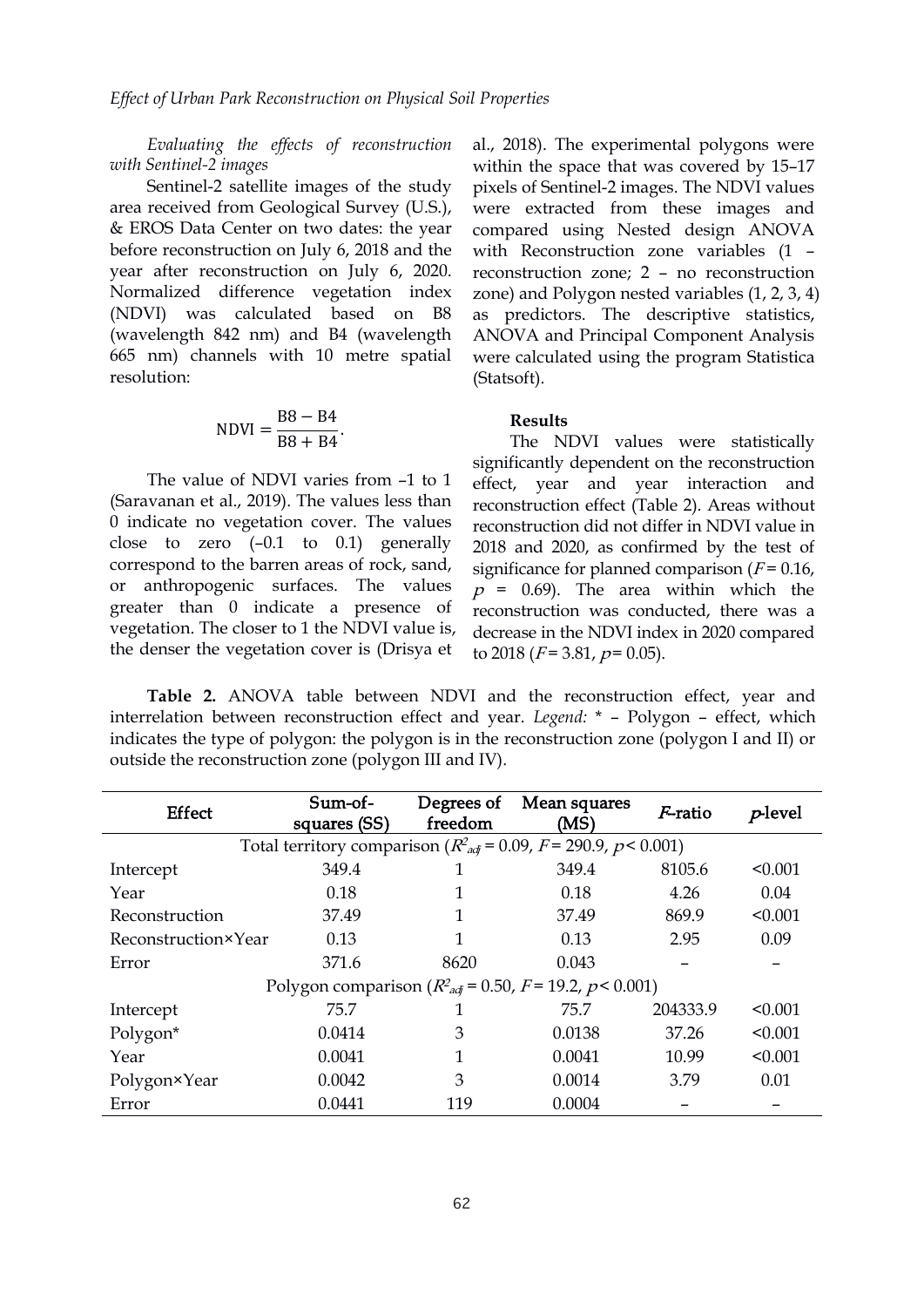The polygon 2 was distinguished by the lowest level of NDVI, which takes a value of 0.75±0.0032 (Fig. 2). The polygons 1 and 3 did not differ in NDVI value, as confirmed by the test of significance for planned comparison  $(F = 0.01, p)$ = 0.92). The polygon 4 had the highest NDVI, which took a value of 0.80±0.0033. The NDVI had a lower value in 2020 than in 2018. This difference was due to a decrease in NDVI in polygons that were in the park reconstruction area. The differences between years in polygons 3 and 4 were not statistically significant, as confirmed by the test of significance for planned<br>comparison  $(F=0.009, p=0.92)$  0.78 comparison ( $F = 0.009$ ,  $p = 0.92$ ).

In turn, the differences between years in polygons 1 and 2 were statistically significant, as confirmed by the test of significance for planned comparison ( $F = 21.26$ ,  $p < 0.001$ ).

The data on soil properties were  $0.74 - 1$ subjected to the principal component analysis  $(PCA)$ , and the first three principal components were extracted as a result (Table 3). These components were able to explain 54.4% of the variation in the feature space. The 0.78 PC 1 was able to describe 26.1% of the variation in the feature space. This component was sensitive to the conflicting directions in the  $0.77$ trends of the soil penetration resistance at depths from the surface and up to 35 cm and at 50 cm and deeper: an increase in soil penetration resistance in the upper soil layer penetration resistance in the upper soil layer<br>was accompanied by a decrease in this indicator in the lower soil layer. The PC1 indicated the presence of an opposite trend in the variability of the proportions of aggregate fractions less than 0.5 mm on one side and more than 0.5 mm on the other. The PC 2 was<br>able to evalue 15.0 % of the variability of the  $^{0.78}$ able to explain 15.0 % of the variability of the feature space. This component indicates consistent variability in the soil penetration resistance within the soil profile to a depth of  $\frac{1}{114}$ 90 cm with two local maxima at 30–45 and 75– 90 cm. The pattern explained by the PC 2  $\frac{0.72}{1}$ indicated an increase in aggregate fractions of 2 mm or more in sizewith an increase in soil penetration resistance. Also, the PC2 was sensitive to the variability in litter height. The PC 3 was able to explain 13.2 % of the variation

in the feature space. This component was sensitive to the opposite variation in the soil penetration resistance from the surface to 35 cm depth on the one hand and from 40 cm depth on the other hand.The PC 3 indicated an increase in fractions larger than 2 mm with a decrease in fractions of 0.5–2 mm together with a decrease in the soil electrical conductivity, litter height, and soil density.



Fig. 2. Dependence of NDVI values (the ordinate axis) onthepolygon,year,andinteractionofyearand polygon according to the results of factorial ANOVA.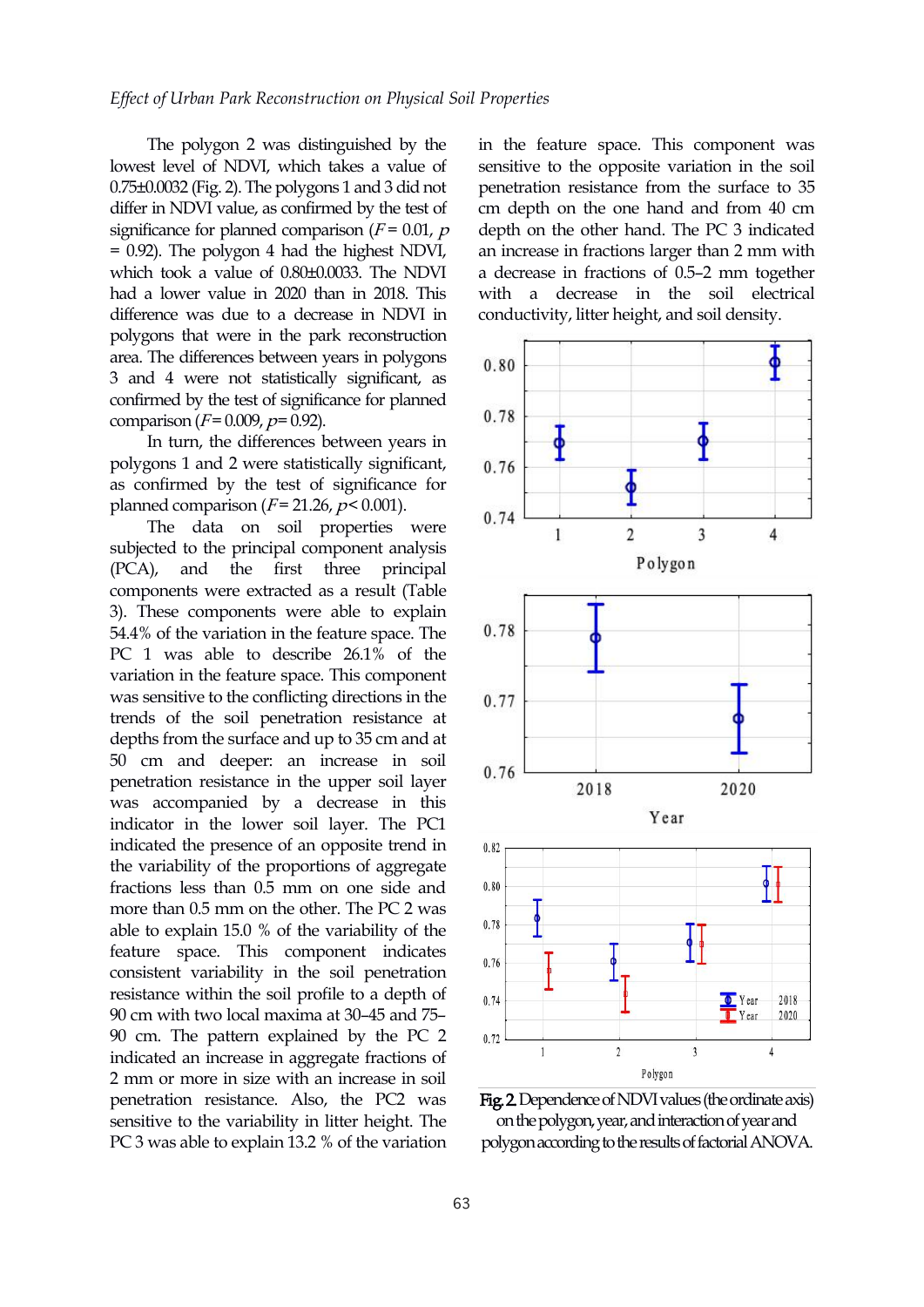The polygons had a specificity of soil canopies, properties, which largely depended on the reconstruction of the city park performed (Table 4). These predictors were able to explain 87% of the variation in PC 1. The PC 1 explained the variability of soil properties that were induced by park reconstruction  $(F)$  $= 23.3, p = 0.04$  (Fig. 3). The PC 2 and 3 reflected a specific variation in the soil properties that had a different cause than park reconstruction ( $F = 0.013$ ,  $p = 0.92$  and  $F = 0.06$ ,  $p = 0.83$ , respectively).

#### **Discussion**

The reconstruction of the park involved engineering renewal of walkways, clearing the shrub layer and undergrowth of trees, removing old diseased trees and cutting down non-viable tree branches. The technological processes were associated with the presence of a large number of workers and machinery in the park during the performance of the work. As a result, the soil was significantly affected due to compaction. The use of bulk density (BD) measurements taken at depths of up to 14 cm on a city-wide scale to compare the degree of surface soil compaction between different classes of urban green space and agricultural soils showed that in a typical British city, urban soils are in better physical condition than agricultural soils and can contribute to the provision of ecosystem services (Edmondson et al., 2011).

Our results reveal the favorable condition of the soils of the city park by the bulk density indicators in the upper layers. However, the use of the soil penetration resistance indicators shows that the soil compaction occurs to a significant depth up the different to 35 cm. This result leads to the conclusion that the measurement of soil penetration resistance has an advantage over the measurement of soil bulk density. The best strategy for evaluating soil compaction should be considered a combination of the soil bulk density and soil penetration resistance measurements. The vegetation

especially tree crowns, can significantly regulate a solar energy input to the soil surface in the urban environments. The park reconstruction also included the removal of live branches on the outer canopy and old trees. The thinning of the tree canopy led to an increase in solar energy reaching the soil surface and a greater drying of the soil surface resulting in an increase in soil penetration resistance (Kimes & Smith, 1980; Arboit & Betman, 2017). Data of remote sensing of the Earth's surface allowed to understand the impact of the park reconstruction on the state of the vegetation cover.

The area of territories with high NDVI value, which correspond to dense old growth tree plantations, strongly decreased in the reconstruction zone. It is also worth noting that such stands have become even more fragmented. The selected polygons are characteristic for assessing the impact of reconstruction on the soil cover. The polygons in the reconstruction zone were distinguished by a significant decrease in the NDVI index, while the polygons in the control zone did not differ significantly in this indicator. Thus, as a result of the reconstruction of the park, the changes in the structure of the vegetation cover lead to an increase in the penetration of solar energy and increase its amount, which reaches the soil surface.

The reconstruction of the park led to a variation in the soil properties, which overlapped with their patterns that existed before the reconstruction. The principal component analysis allowed to distinguish the fractions of soil property variability of origins. The principal component analysis revealed to identify the main trends of the coordinated variability of the soil features. The principal component 1 a reflection of the transformation of the soil properties, which occurred as a result of the reconstruction of an urban park. The principal components 2 and 3 indicate the polygon features that are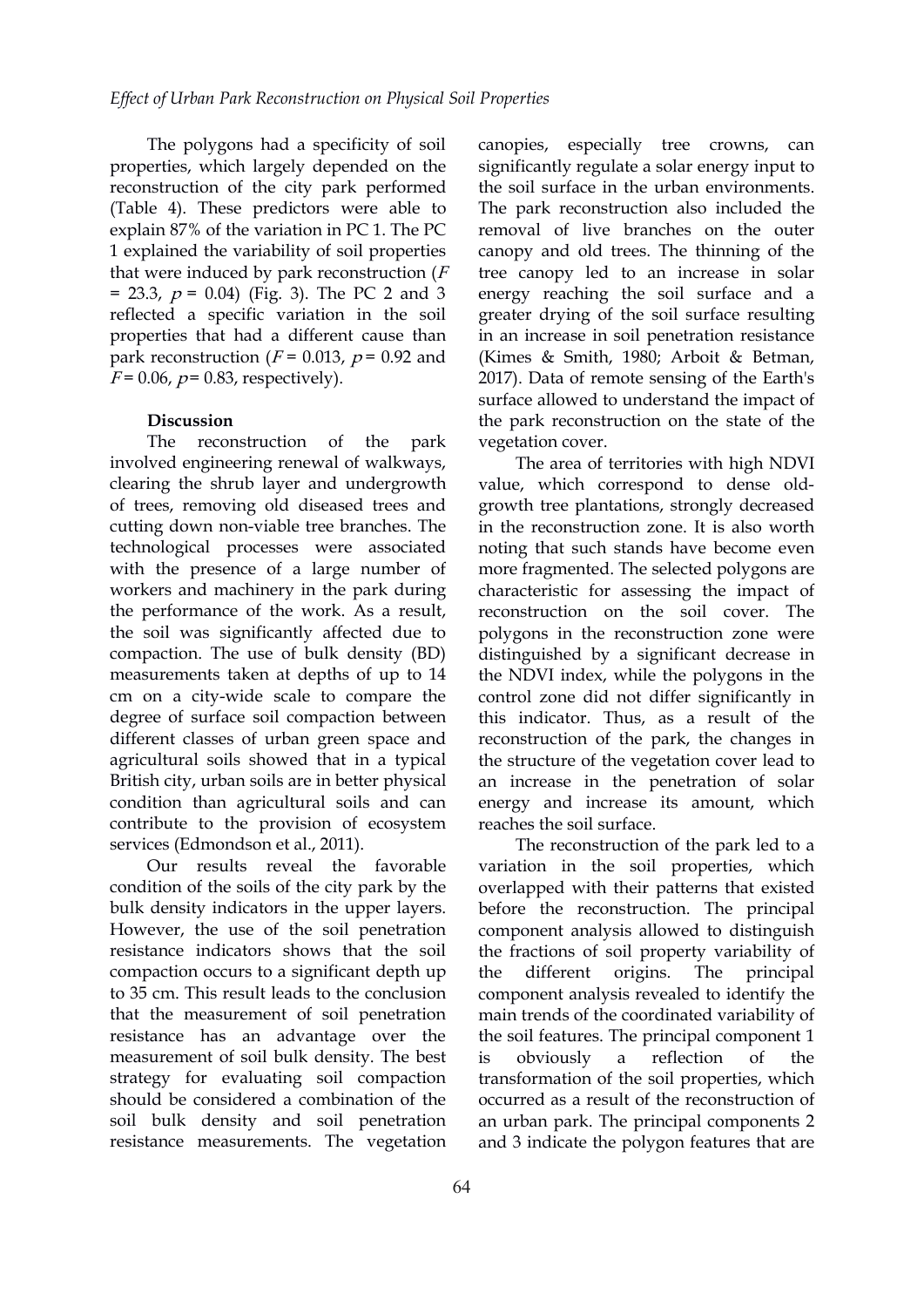independent of reconstruction. Thus, the variability induced by the park of the park may be the cause of an increase in reconstruction is leading in the degree of influence on the soil properties because the principal component 1 describes the largest fraction of variation in soil features than the other components. A consequence of the effect on soil cover of park reconstruction is reconstruction project. an increase in the soil penetration resistance, which takes place from the surface and gradually decays to a depth of 35 cm. There may be two reasons for this phenomenon. The impact on the soil of technological reconstruction of the park caused the compaction of the soil. Earlier it was shown, that the technological machines carry out significant impact on the soil, which exceeds in its size the visible boundaries of the wheel track.

This impact is manifested in the increase of the soil penetration resistance by 100–155 % in comparison with the control at the depth of 0–10 cm and by 20–30 % at the depth of 45–50 cm. It cannot be ruled out that the influence of the wheels continues deeper than the tests were conducted. It was also noted that a long period of the soil relaxation after a anthropogenic transformation can create a network of vehicle traces on the soil. In the area where the traces intersect, the negative effects increase significantly (Zhukov, 2015). Thus, the activities of construction and

transport equipment during the reconstruction soil compaction.

processes that occurred during the penetration resistance of the upper soil Also the reason for the increase in soil compaction may be a decrease in the density of the vegetation cover, which occurred after the implementation of the reconstruction project. The sparser vegetation cover is permeable to solar energy, which contributes to increased temperature and better ventilation. As a result, it is the surface soil layer that quickly dries out, which leads to an increase in the layer. This assumption is confirmed by the fact that the soil moisture in the reconstructed area was lower than that without reconstruction. The peculiarities of the variability of the aggregate structure can be explained by the technological influence on the soil. In the reconstruction zone, the proportion of aggregates less than 0.5 mm in size, which can be classified as microaggregates, increased. The reason for their emergence can be considered destruction of the larger aggregates (meso and macroaggregates) as a result of technological activity. It should be noted that the increase in the proportion of micro aggregates is a negative factor that deteriorates the properties of the soil as a habitat for living organisms (Zhukov et al., 2018; Zadorozhnaya et al., 2018).

Table 3. Descriptive statistics of the soil properties and the result of the principal component analysis.

| Properties,<br>mean±st. error                        |                 | Correlation<br>coefficient (only<br>significant at<br>$p<0.05$ presented) |                 |                 |         |                 |                 |  |  |  |
|------------------------------------------------------|-----------------|---------------------------------------------------------------------------|-----------------|-----------------|---------|-----------------|-----------------|--|--|--|
|                                                      |                 | $\overline{2}$                                                            | 3               | 4               | PC1     | PC <sub>2</sub> | PC <sub>3</sub> |  |  |  |
| Soil penetration resistance at a depth of, cm in MPa |                 |                                                                           |                 |                 |         |                 |                 |  |  |  |
| $0 - 5$                                              | $1.79 \pm 0.04$ | $1.44 \pm 0.05$                                                           | $0.83 \pm 0.01$ | $0.99 \pm 0.01$ | $-0.86$ | 0.17            | 0.10            |  |  |  |
| $5 - 10$                                             | $2.45 \pm 0.06$ | 1.88±0.07                                                                 | $1.05 \pm 0.01$ | $1.2 \pm 0.02$  | $-0.85$ | 0.22            | 0.14            |  |  |  |
| $10 - 15$                                            | $2.77 \pm 0.09$ | $2.06 \pm 0.10$                                                           | $1.17 \pm 0.02$ | $1.21 \pm 0.03$ | $-0.81$ | 0.30            | 0.19            |  |  |  |
| $15 - 20$                                            | $2.73 \pm 0.09$ | $1.97 \pm 0.09$                                                           | $1.33 \pm 0.04$ | $1.19\pm0.03$   | $-0.75$ | 0.40            | 0.22            |  |  |  |
| $20 - 25$                                            | $2.43 \pm 0.09$ | $1.74 \pm 0.08$                                                           | $1.7 \pm 0.06$  | $1.27 \pm 0.04$ | $-0.53$ | 0.57            | 0.34            |  |  |  |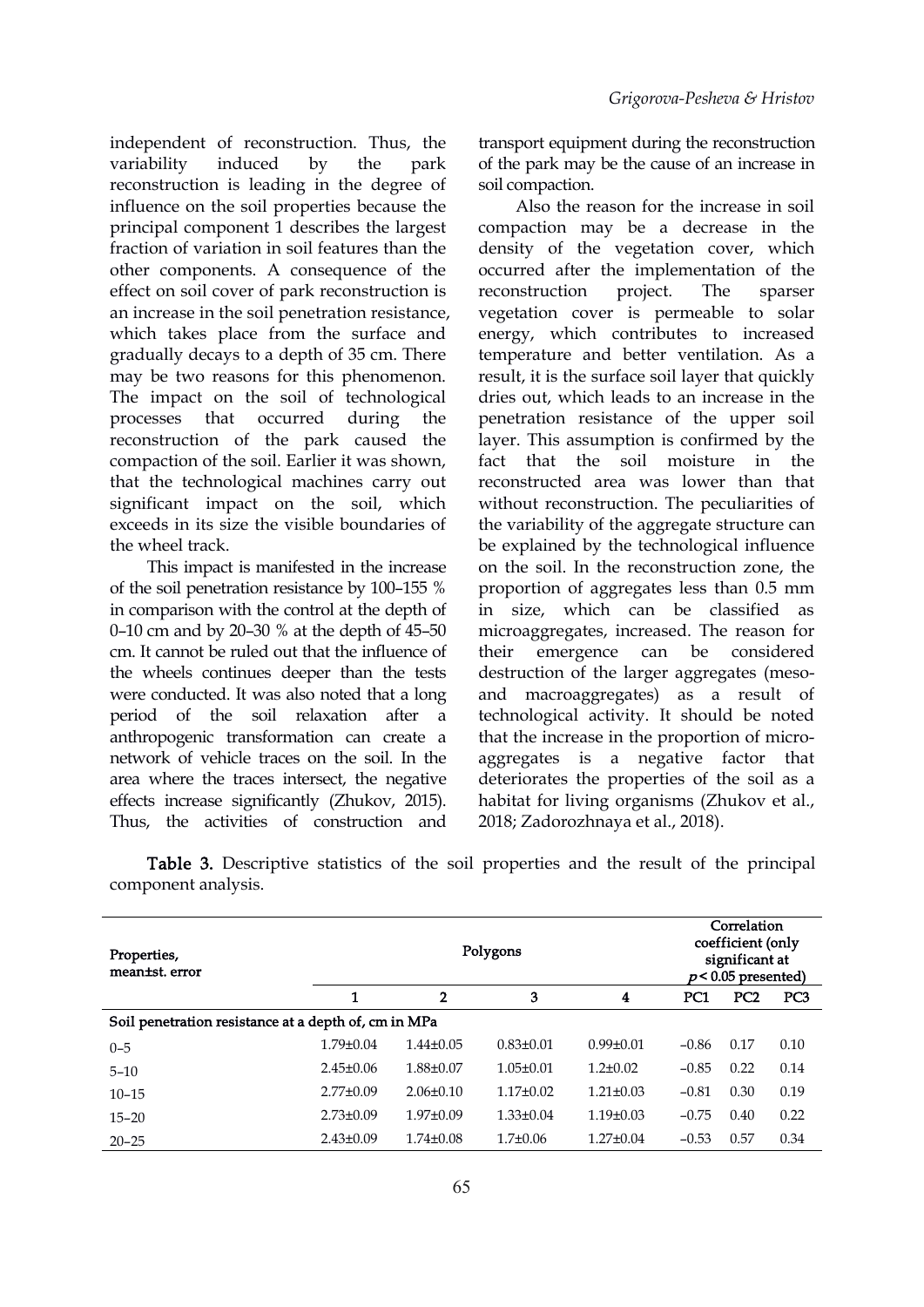*Ef ect of Urban ParkReconstruction on Physical Soil Properties*

| $25 - 30$                      | $2.25 \pm 0.09$  | $1.75 \pm 0.06$  | $2.23 \pm 0.08$  | $1.46 \pm 0.05$  | $-0.21$                  | 0.74                     | 0.33     |
|--------------------------------|------------------|------------------|------------------|------------------|--------------------------|--------------------------|----------|
| $30 - 35$                      | $2.31 \pm 0.09$  | $2.10 \pm 0.07$  | $2.74 \pm 0.09$  | 1.99±0.08        | $\overline{\phantom{0}}$ | 0.75                     | 0.24     |
| $35 - 40$                      | $2.83 \pm 0.09$  | $2.78 \pm 0.08$  | $3.22 \pm 0.08$  | 2.58±0.09        | $\overline{\phantom{0}}$ | 0.74                     |          |
| $40 - 45$                      | 3.45±0.09        | $3.57 \pm 0.08$  | $3.56 \pm 0.08$  | 3.28±0.09        | $\overline{\phantom{0}}$ | 0.58                     | $-0.37$  |
| $45 - 50$                      | $4.04 \pm 0.08$  | $4.13 \pm 0.08$  | 3.76±0.07        | 3.79±0.07        | $-0.16$                  | $0.44\,$                 | $-0.61$  |
| $50 - 55$                      | $4.33 \pm 0.06$  | $4.53 \pm 0.06$  | $4 + 0.07$       | $4.23 \pm 0.06$  | $-0.20$                  | 0.32                     | $-0.71$  |
| $55 - 60$                      | $4.64 \pm 0.04$  | $4.77 \pm 0.05$  | $4.36 \pm 0.05$  | $4.53 \pm 0.05$  | $-0.21$                  | 0.28                     | $-0.77$  |
| $60 - 65$                      | $4.87 \pm 0.04$  | $4.91 \pm 0.05$  | $4.62 \pm 0.05$  | $4.75 \pm 0.04$  | $-0.15$                  | 0.32                     | $-0.80$  |
| 65-70                          | $4.9 \pm 0.03$   | 4.99±0.04        | $4.75 \pm 0.04$  | $4.89 \pm 0.03$  | $\sim$                   | 0.26                     | $-0.74$  |
| $70 - 75$                      | 4.79±0.03        | $5.01 \pm 0.04$  | $5.35 \pm 0.05$  | $4.85 \pm 0.03$  | 0.39                     | 0.46                     | $-0.47$  |
| $75 - 80$                      | $4.7 \pm 0.03$   | $4.88 \pm 0.04$  | $5.63 \pm 0.06$  | $4.86 \pm 0.03$  | 0.59                     | 0.47                     | $-0.24$  |
| $80 - 85$                      | $4.82 \pm 0.03$  | $4.57 \pm 0.03$  | $5.67 \pm 0.05$  | $4.88 \pm 0.03$  | 0.67                     | 0.42                     | $-0.14$  |
| 85-90                          | 4.99±0.02        | $4.15 \pm 0.03$  | $4.53 \pm 0.04$  | $4.98 \pm 0.02$  | $0.16\,$                 | $\overline{\phantom{0}}$ | $-0.32$  |
| $90 - 95$                      | 4.78±0.02        | $3.95 \pm 0.03$  | $4.64 \pm 0.04$  | $5.02 \pm 0.02$  | 0.40                     | $\overline{\phantom{0}}$ | $-0.22$  |
| $95 - 100$                     | $4.23 \pm 0.03$  | $3.95 \pm 0.03$  | $4.79 \pm 0.04$  | $5.10 \pm 0.03$  | 0.69                     | $--$                     | $-0.17$  |
| Aggregate fraction, in %       |                  |                  |                  |                  |                          |                          |          |
| $>10\ \mathrm{mm}$             | $0.06 \pm 0.003$ | $0.05 \pm 0.002$ | $0.13 \pm 0.006$ | $0.07 \pm 0.003$ | 0.59                     | 0.36                     | 0.33     |
| $7-10$ mm                      | $0.24 \pm 0.009$ | $0.21 \pm 0.01$  | $0.47 \pm 0.02$  | $0.25 \pm 0.01$  | 0.55                     | 0.44                     | 0.37     |
| 5-7 mm                         | $0.31 \pm 0.01$  | $0.46 \pm 0.02$  | $0.67 \pm 0.02$  | $0.37 \pm 0.02$  | 0.47                     | 0.42                     | 0.30     |
| $3-5$ mm                       | $7.65 \pm 0.18$  | $8.74 \pm 0.37$  | 13.03±0.34       | $8.52 \pm 0.25$  | 0.55                     | 0.47                     | 0.30     |
| $2-3$ mm                       | 17.84±0.29       | 17.94±0.41       | 20.48±0.45       | 19.94±0.42       | 0.43                     | 0.26                     | $0.17\,$ |
| $1-2$ mm                       | 24.08±0.50       | 24.72±0.52       | 27.25±0.43       | 30.05±0.52       | 0.38                     | $-0.27$                  | $-0.16$  |
| $0.5 - 1$ mm                   | 16.64±0.34       | $18.53 \pm 0.53$ | 19.19±0.50       | 20.05±0.43       | $0.11\,$                 | $-0.31$                  | $-0.28$  |
| $0.25 - 0.5$ mm                | 12.24±0.23       | 12.27±0.28       | $9.72 \pm 0.25$  | 10.17±0.25       | $-0.53$                  | $\equiv$                 |          |
| $< 0.25$ mm                    | 21.00±0.76       | 16.54±0.58       | $8.82 \pm 0.35$  | 10.23±0.47       | $-0.70$                  |                          |          |
| Other soil properties          |                  |                  |                  |                  |                          |                          |          |
| Electrical conductivity, dSm/m | $0.45 \pm 0.006$ | $0.41 \pm 0.008$ | $0.29 \pm 0.007$ | $0.35 \pm 0.007$ | $-0.54$                  |                          | $-0.16$  |
| Litter                         | 3.47±0.06        | $2.26 \pm 0.06$  | $1.83 \pm 0.05$  | $3.54 \pm 0.05$  | $-0.17$                  | $-0.42$                  | $-0.27$  |
| Wetness                        | 25.87±0.31       | 21.57±0.39       | $30 \pm 0.18$    | 27.83±0.21       | 0.75                     |                          |          |
| <b>Bulk</b> density            | $1.01 \pm 0.01$  | 1.09±0.008       | $0.8 \pm 0.006$  | $0.89 \pm 0.006$ | $-0.82$                  | $\overline{\phantom{a}}$ | $-0.13$  |

Table 4. Nested design ANOVA results examining the effect of polygon and reconstruction (polygon nested in the reconstruction zone).

|                 |             | Model                      |                                        |                         | Residual                   |                                 |                         |                 |                 |
|-----------------|-------------|----------------------------|----------------------------------------|-------------------------|----------------------------|---------------------------------|-------------------------|-----------------|-----------------|
| Effect*         | $R^2_{adi}$ | Sum-of-<br>squares<br>(SS) | <b>Degrees</b><br><b>of</b><br>freedom | Mean<br>squares<br>(MS) | Sum-of-<br>squares<br>(SS) | Degrees<br><b>of</b><br>freedom | Mean<br>squares<br>(MS) | <i>F</i> -ratio | <i>p</i> -level |
| PC <sub>1</sub> | 0.87        | 0.75                       | 0.75                                   | 2717.2                  | 3                          | 905.7                           | 892.5                   | 416             | 2.15            |
| PC <sub>2</sub> | 0.50        | 0.25                       | 0.24                                   | 511.9                   | 3                          | 170.6                           | 1566.6                  | 416             | 3.77            |
| PC3             | 0.29        | 0.09                       | 0.08                                   | 157.0                   |                            | 52.3                            | 1673.2                  | 416             | 4.02            |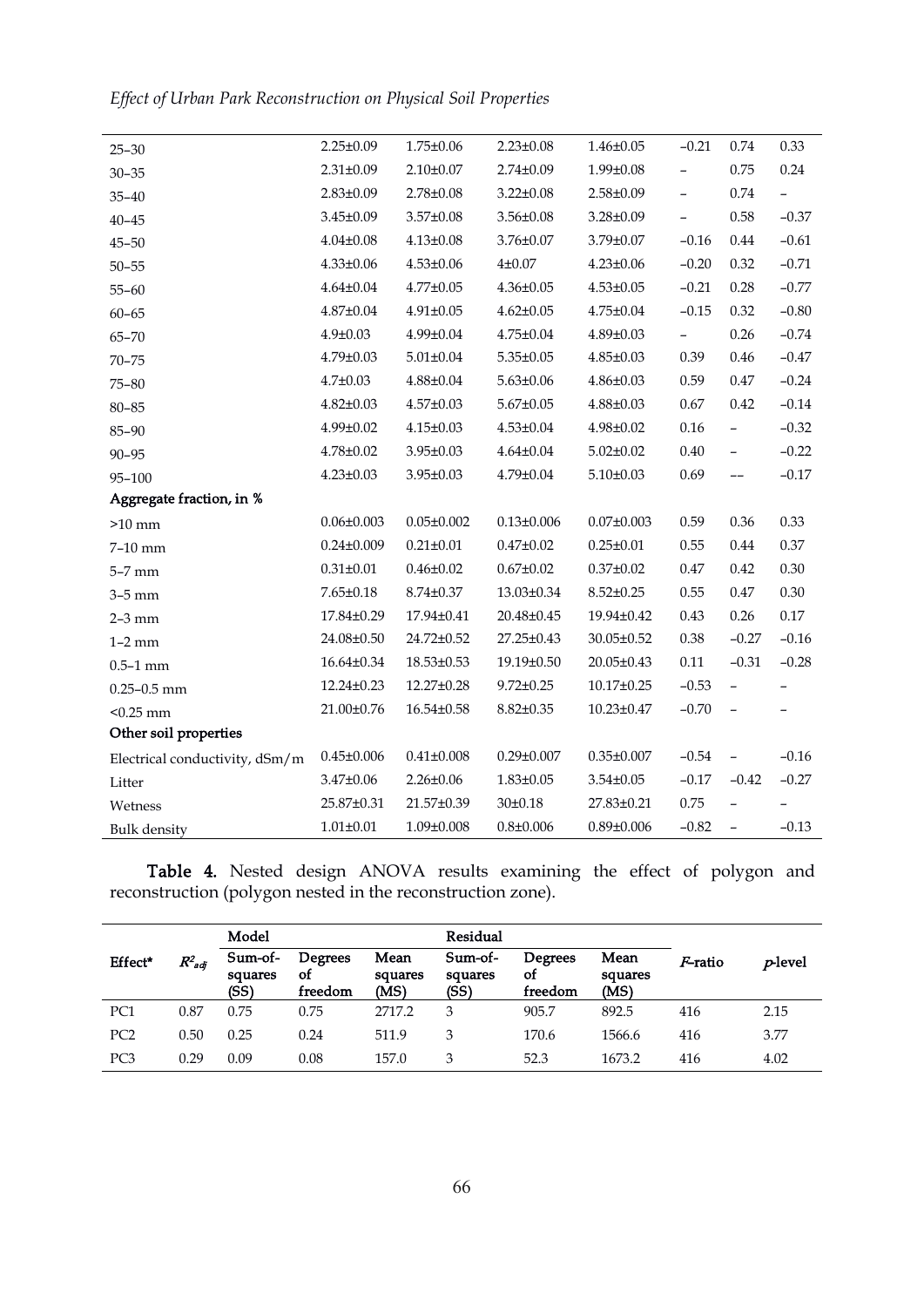

Fig. 3. Variation of the values of the principal components depending on the polygon and the effect of park reconstruction: the mean value and variance of the principal components are presented.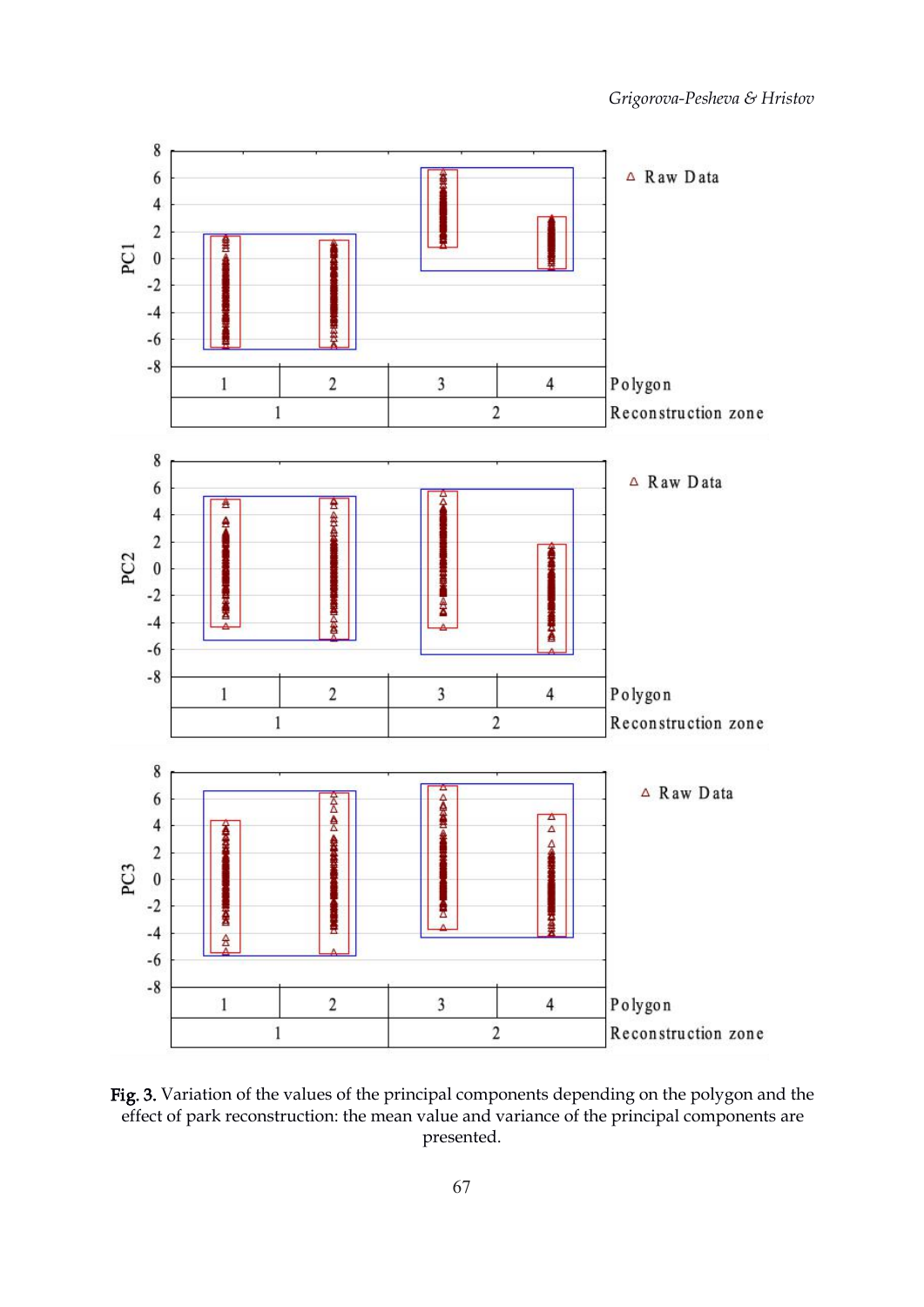The risks of erosion processes also increase. Erosion can be a factor in the loss of fertility. In an urban environment, erosion processes can also accelerate the migration of toxic substances that are immobilized in the soil, which may have a secondary negative effect (Yorkina et al., 2019). The reconstruction area is located near a highway with active traffic. The electrical conductivity of the soil in this zone is higher, which may be due to the ingress of salt road de-icing agents on the soil surface.

#### **Conclusion**

The reconstruction of urban park provides many benefits for the residents of the city. The aesthetic perception of the area is improved and the comfort for recreation increases. The restoration of tree plantations should also be mentioned, which is an important component of the management of artificial forest plantations in the urban 51(9), environment. However, the reconstruction of parks is associated with a number of negative effects on the soil cover. As a result of the technological processes that are carried out during the reconstruction process, the soil compactness increases to a considerable depth and the aggregate structure of the soil is disturbed. The thinning of the stand and the destruction of the shrub undergrowth greatly alter the microclimatic regime in the city park and increase the risks of excessive evaporation of water from the soil surface. These changes can have the negative *and Urban Planning, 138,* 118–131. consequences for the ecological services performed by the soil. Therefore, the measures to remediate the physical properties of the soil should be an obligatory element of the reconstruction of urban parks.

### References

Al-Shammary, A. A. G., Kouzani, A. Z., Kaynak, A., Khoo, S. Y., Norton, M., & Gates, W. (2018). Soil bulk density estimation methods: A review. *Pedosphere, 28*(4), 581–596. doi: [10.1016/S1002-0160\(18\)60034-7](https://doi.org/10.1016/S1002-0160(18)60034-7).

- Arboit, M., & Betman, E. (2017). Evaluation of the energy impact of green area surfaces and vegetation cover in forested urban environments with dry climates: Mendoza Metropolitan Area, Argentina. *Procedia Environmental Sciences, 37*, 112–130. doi: [10.1016/j.proenv.2017.03.027](https://doi.org/10.1016/j.proenv.2017.03.027).
- Bae, J., & Ryu, Y. (2015). Land use and land cover changes explain spatial and temporal variations of the soil organic carbon stocks in a constructed urban park. *Landscape and Urban Planning, 136*, 57–67. doi: [10.1016/j.landurbplan.2014.11.015](https://doi.org/10.1016/j.landurbplan.2014.11.015).
- Bezuglova, O. S., Tagiverdiev, S. S., & Gorbov, S. N. (2018). Physical properties of urban soils in Rostov agglomeration. *Eurasian Soil Science, 51*(9), 1105–1110. doi: [10.1134/S1064229318090028](https://doi.org/10.1134/S1064229318090028).
- M. M., Rostochilo, N., & Kharytonov, M. (2014). Expert Assessing Disaster Impact on the Environment. In *NATO Science for Peace and Security Series C: Environmental Security,* (pp. 153–165). doi: [10.1007/978-94-017-](https://doi.org/10.1007/978-94-017-9136-6_10) 9136-6\_10.
- Brown, R. D., Vanos, J., Kenny, N., & Lenzholzer, S. (2015). Designing urban parks that ameliorate the effects of climate change. *Landscape* [10.1016/j.landurbplan.2015.02.006](https://doi.org/10.1016/j.landurbplan.2015.02.006).
- Burghardt, W., Morel, J. L., & Zhang, G.-L. (2015). Development of the soil research about urban, industrial, traffic, mining and military areas (SUITMA). *Soil Science and Plant Nutrition, 61*(Sup1), 3–21. doi: [10.1080/00380768.2015.1046136.](https://doi.org/10.1080/00380768.2015.1046136)
- Cadenasso, M. L., Pickett, S. T. A., & Schwarz, K. (2007). Spatial heterogeneity in urban ecosystems: reconceptualizing land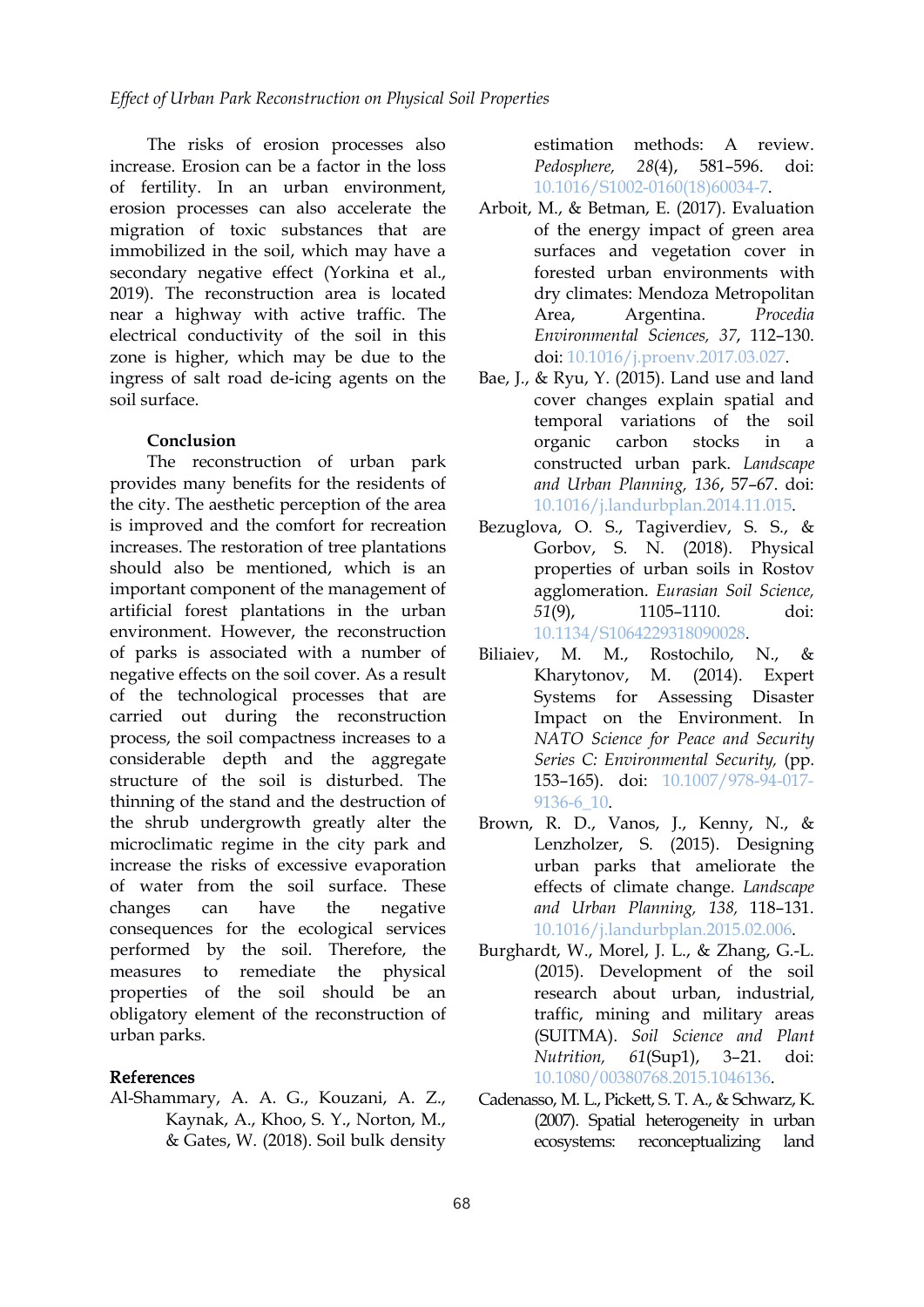cover and a framework for classification. *Frontiers in Ecology and the Environment, 5*(2), 80–88. doi: [10.1890/1540-](https://doi.org/10.1890/1540-9295(2007)5[80:SHIUER]2.0.CO;2) 9295(2007)5[80:SHIUER]2.0.CO;2.

- Costa, J. R. da, Pedron, F. de A., Dalmolin, R. S. D., & Schenato, R. B. (2019). Field description and identification of diagnostic qualifiers for urban soils in Brazil. *Revista Brasileira de Ciência Do Solo, 43*. doi: [10.1590/18069657rbcs20180121](https://doi.org/10.1590/18069657rbcs20180121).
- Czaja, M., Kołton, A., & Muras, P. (2020). The complex issue of urban trees– stress factor accumulation and ecological service possibilities. *Forests, 11*(9), 932. doi: [10.3390/f11090932.](https://doi.org/10.3390/f11090932)
- Drisya, J., D, S. K., & Roshni, T. (2018). Spatiotemporal variability of soil moisture and drought estimation using a distributed hydrological model. In *Integrating Disaster Science and Management* (pp. 451–460). Elsevier. doi: [10.1016/B978-0-12-](https://doi.org/10.1016/B978-0-12-812056-9.00027-0) 812056-9.00027-0.
- Edmondson, J. L., Davies, Z. G., McCormack, S. A., Gaston, K. J., & Leake, J. R. (2011). Are soils in urban ecosystems compacted? A citywide analysis. *Biology Letters, 7*(5), 771–774. doi: [10.1098/rsbl.2011.0260](https://doi.org/10.1098/rsbl.2011.0260).
- Fraterrigo, J. M., Turner, M. G., Pearson, S. M., & Dixon, P. (2005). Effects of past land use on spatial heterogeneity of soil nutrients in southern Appalachian forests. *Ecological Monographs, 75*(2), 215–230. doi: [10.1890/03-0475](https://doi.org/10.1890/03-0475).
- Ghosh, S., Scharenbroch, B. C., & Ow, L. F. (2016). Soil organic carbon distribution in roadside soils of Singapore. *Chemosphere, 165*, 163–172. doi: [10.1016/j.chemosphere.2016.09.028](https://doi.org/10.1016/j.chemosphere.2016.09.028).
- restoration and the "Museumification" of nature. *Nature and Culture, 2*(2), 95–114. doi: [10.3167/nc2007.020201](https://doi.org/10.3167/nc2007.020201).
- Gómez-Baggethun, E., Gren, Å., Barton, D. N., Langemeyer, J., McPhearson, T., P., Andersson, E., Hamstead, Z., & Kremer, P. (2013). Urban Ecosystem Services. In *Urbanization, Biodiversity and Ecosystem Services: Challenges and Opportunities* (pp. 175–251). Springer Netherlands, Dordrecht. doi: [10.1007/978-94-007-7088-1\\_11](https://doi.org/10.1007/978-94-007-7088-1_11).
- Guo, X., Chuai, X., & Huang, X. (2019). A land use/land cover based green development study for different functional regions in the Jiangsu province, China. *International Journal of Environmental Research and Public Health, 16*(7), 1277. doi: [10.3390/ijerph16071277](https://doi.org/10.3390/ijerph16071277).
- Hemkemeyer, M., Pronk, G. J., Heister, K., Kögel-Knabner, I., Martens, R., & Tebbe, C. C. (2014). Artificial soil reveal domain-specific preferences of microorganisms for the colonisation of different soil minerals and particle size fractions. *FEMS Microbiology Ecology, 90*(3), 770–782. doi: [10.1111/1574-](https://doi.org/10.1111/1574-6941.12436) 6941.12436.
- Hou, E.-Q., Xiang, H.-M., Li, J.-L., Li, J., & Wen, D.-Z. (2015). Soil acidification and heavy metals in urban parks as affected by reconstruction intensity in a humid subtropical environment. *Pedosphere, 25*(1), 82–92. doi: [10.1016/S1002-0160\(14\)60078-3](https://doi.org/10.1016/S1002-0160(14)60078-3).
- Huot, H., Joyner, J., Córdoba, A., Shaw, R. K., Wilson, M. A., Walker, R., Muth, T. R., & Cheng, Z. (2017). Characterizing urban soils in New York City: profile properties and bacterial communities. *Journal of Soils and Sediments, 17*(2), 393–407. doi: [10.1007/s11368-016-1552-9](https://doi.org/10.1007/s11368-016-1552-9).
- Gobster, P. H. (2007). Urban park Johnson, L. R., & Handel, S. N. (2015). Restoration treatments in urban park forests drive changes in vegetation trajectories.*EcologicalApplications,*14-2063.1. doi:[10.1890/14-2063.1.](https://doi.org/10.1890/14-2063.1)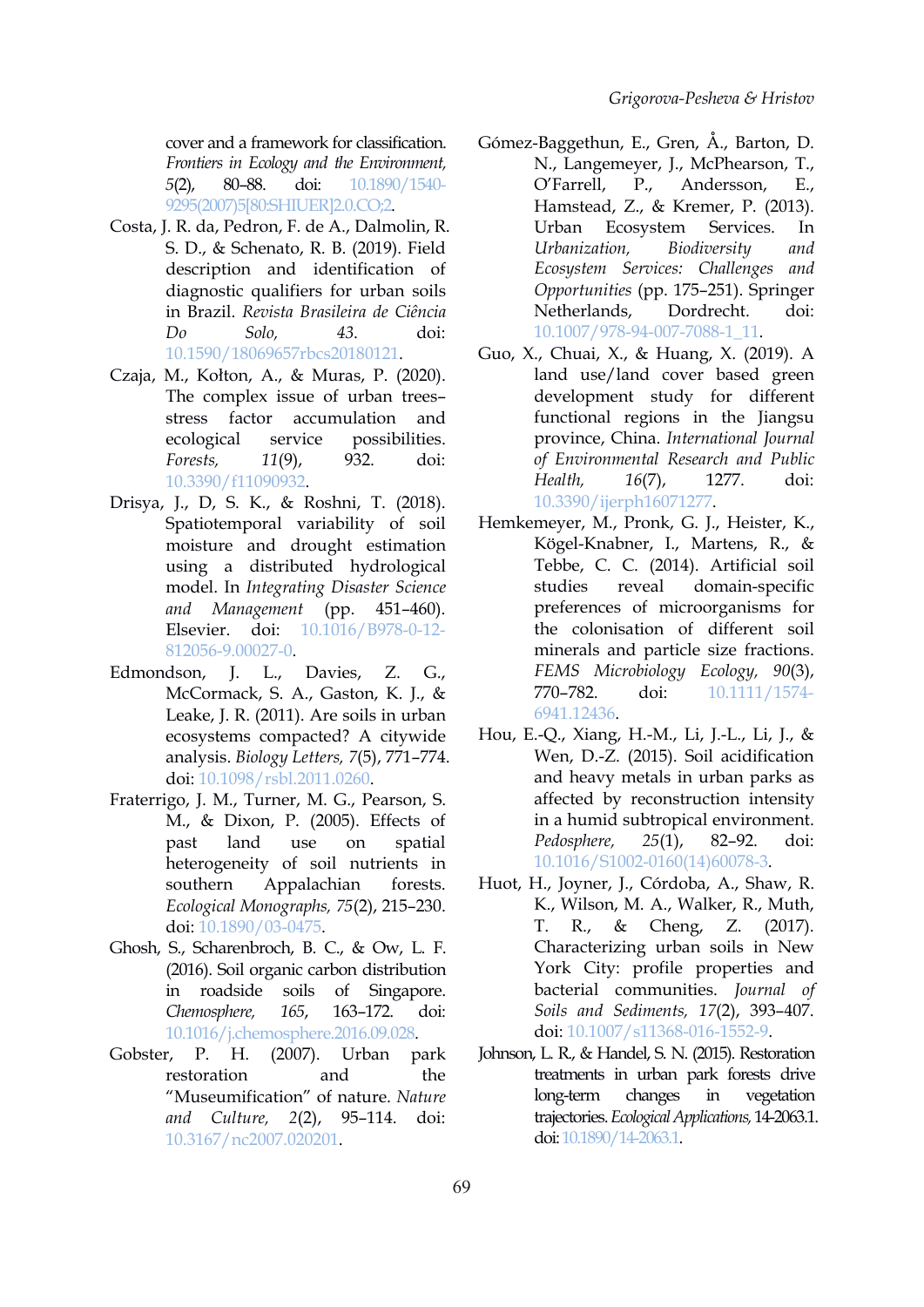- Kimes, D. S., & Smith, J. A. (1980). Simulation of solar radiation [10.1007/978-981-15-7801-4\\_37](https://doi.org/10.1007/978-981-15-7801-4_37). absorption in vegetation canopies. *Applied Optics, 19*(16), 2801. doi: [10.1364/AO.19.002801.](https://doi.org/10.1364/AO.19.002801)
- Kroetsch, D., & Wang, C. (2008). Particle size distribution. In M. R. Carter & E. G. Gregorich (Eds.), *Soil sampling and methods of analysis,* (pp. 713–726). CRC Press, Boca Raton.
- Kumar, K., & Hundal, L. S. (2016). Soil in the city: Sustainably improving urban soils. *Journal of Environmental Quality, 45*(1), 2–8. doi: [10.2134/jeq2015.11.0589.](https://doi.org/10.2134/jeq2015.11.0589)
- Kunah, O. M., Zelenko, Y. V., Fedushko, M. P., Babchenko, A. V., Sirovatko, V. O., & Zhukov, O. V. (2019). The temporal dynamics of readily available soil moisture for plants in the technosols of the Nikopol Manganese Ore Basin. *Biosystems Diversity, 27*(2), 156–162. doi: [10.15421/011921.](https://doi.org/10.15421/011921)
- Kunakh, O. M., Yorkina, N. V., Zhukov, O. V., Turovtseva, N. M., Bredikhina, Y. L., & Logvina-Byk, T. A.(2020). Recreation and terrain effect on the spatial variation of the apparent soil electrical conductivity in an urban park. *Biosystems Diversity, 28*(1), 3–8. doi: [10.15421/012001](https://doi.org/10.15421/012001).
- Lehmann, A., & Stahr, K. (2007). Nature and significance of anthropogenic urban soils. *Journal of Soils and Sediments, 7*(4), 247–260. doi: [10.1065/jss2007.06.235.](https://doi.org/10.1065/jss2007.06.235)
- Li, D. H. W., & Wong, S. L. (2007). Daylighting and energy implications due to shading effects from nearby buildings. *Applied Energy, 84*(12), 1199–1209. doi: [10.1016/j.apenergy.2007.04.005.](https://doi.org/10.1016/j.apenergy.2007.04.005)
- Li, Y. (2020). Reconstruction of Plant Space in the Urban Park Guided by Visual Experience of Tourists - A Case Study of the Ait Park Afforestation Design in Fuzhou. In *KEER 2020: Proceedings of the 8th International Conference on Kansei Engineering and*

*Emotion Research*, (pp. 349–358). doi:

- Lovell, S. T., & Taylor, J. R. (2013). Supplying urban ecosystem services through multifunctional green infrastructure in the United States. *Landscape Ecology, 28*(8), 1447–1463. doi: [10.1007/s10980-013-9912-y.](https://doi.org/10.1007/s10980-013-9912-y)
- Maamar, B., Nouar, B., Soudani, L., Maatoug, M., Azzaoui, M., Kharytonov, M., Wiche, O., & Zhukov, O. (2018). Biodiversity and plant groups of Chebket El Melhassa region (Algeria). *Biosystems Diversity, 26*(1), 62–70. doi: [10.15421/011810.](https://doi.org/10.15421/011810)
- Mao, Q., Huang, G., Buyantuev, A., Wu, J., Luo, S., & Ma, K. (2014). Spatial heterogeneity of urban soils: the case of the Beijing metropolitan region, China. *Ecological Processes, 3*(1), 23. doi: [10.1186/s13717-014-0023-8](https://doi.org/10.1186/s13717-014-0023-8).
- McKinney, M. L. (2006). Urbanization as a major cause of biotic homogenization. *Biological Conservation, 127*(3), 247–260. doi: [10.1016/j.biocon.2005.09.005.](https://doi.org/10.1016/j.biocon.2005.09.005)
- Metwally, M. S., Shaddad, S. M., Liu, M., Yao, R.-J., Abdo, A. I., Li, P., Jiao, J., & Chen, X. (2019). Soil properties spatial variability and delineation of site-specific management zones based on soil fertility using fuzzy clustering in a hilly field in Jianyang, Sichuan, China. *Sustainability, 11*(24), 7084. doi: [10.3390/su11247084.](https://doi.org/10.3390/su11247084)
- Mills, J. G., Bissett, A., Gellie, N. J. C., Lowe, A. J., Selway, C. A., Thomas, T., Weinstein, P., Weyrich, L. S., & Breed, M. F. (2020). Revegetation of urban green space rewilds soil microbiotas with implications for human health and urban design. *Restoration Ecology, 28*(S4). doi: [10.1111/rec.13175](https://doi.org/10.1111/rec.13175).
- Panday, D., Ojha, R. B., Chalise, D., Das, S., & Twanabasu, B. (2019). Spatial variability of soil properties under different land use in the Dang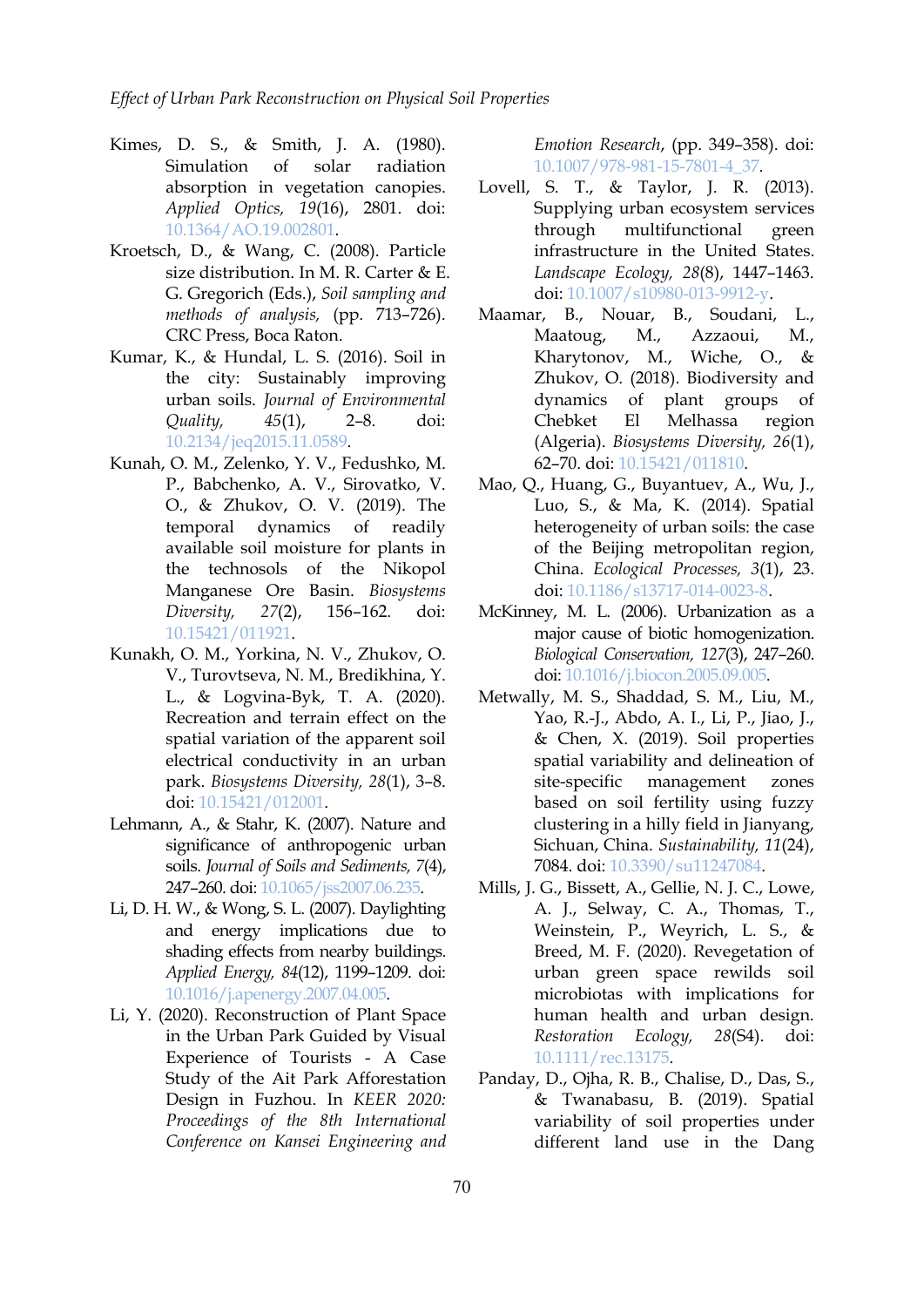district of Nepal. *Cogent Food & Agriculture, 5*(1), 1600460. doi: [10.1080/23311932.2019.1600460](https://doi.org/10.1080/23311932.2019.1600460).

- Pavao-Zuckerman, M. A. (2008). The nature of urban soils and their role in ecological restoration in cities. *Restoration Ecology, 16*(4), 642–649. doi: [10.1111/j.1526-](https://doi.org/10.1111/j.1526-100X.2008.00486.x) 100X.2008.00486.x.
- Pickett, S. T. A., Cadenasso, M. L., Rosi- Marshall, E. J., Belt, K. T., Groffman, P. M., Grove, J. M., Irwin, E. G., Kaushal, S. S., LaDeau, S. L., Nilon, C. H., Swan, C. M., & Warren, P. S. (2017). Dynamic heterogeneity: a framework to promote ecological integration and hypothesis generation in urban systems. *Urban Ecosystems, 20*(1), 1–14. doi: [10.1007/s11252-016-0574-9](https://doi.org/10.1007/s11252-016-0574-9).
- Pickett, Steward T. A., Cadenasso, M. L., Grove, J. M., Groffman, P. M., Band, L. E., Boone, C. G., Burch, W. R., Grimmond, C. S. B., Hom, J., Jenkins, J. C., Law, N. L., Nilon, C. H., Pouyat, R. V., Szlavecz, K., Warren, P. S., & Wilson, M. A. (2008). Beyond Urban Legends: An Emerging Framework of Urban Ecology, as Illustrated by the Baltimore Ecosystem Study. *BioScience, 58*(2), 139–150. doi: [10.1641/b580208.](https://doi.org/10.1641/b580208)
- Pouyat, R. V., Day, S. D., Brown, S., Schwarz, K., Shaw, R. E., Szlavecz, K., Trammell, T. L. E., & Yesilonis, I. D. (2020). Urban Soils. In *Forest and Rangeland Soils of the United States Under Changing Conditions,* (pp. 127– 144). Springer International Publishing, Cham. doi: [10.1007/978-](https://doi.org/10.1007/978-3-030-45216-2_7) 3-030-45216-2\_7.
- Prokof'eva, T., Umarova, A., Bykova, G., Suslenkova, M., Ezhelev, Z., Kokoreva, A., Gasina, A., & Martynenko, I. (2021). Morphological and physical properties in diagnostics of urban soils: case study from Moscow, Russia. Soil Science Annual, 71(4), 309–320. doi: [10.37501/soilsa/131598](https://doi.org/10.37501/soilsa/131598).
- Raciti, S. M., Groffman, P. M., Jenkins, J. C., Pouyat, R. V., Fahey, T. J., Pickett, S. T. A., & Cadenasso, M. L. (2011). Accumulation of carbon and nitrogen in residential soils with land-use histories. *Ecosystems, 14*(2), 287–297. doi: [10.1007/s10021-010-9409-3.](https://doi.org/10.1007/s10021-010-9409-3)
- Romzaykina, O.N., Vasenev, V. I., Khakimova, R. R., Hajiaghayeva, R., Stoorvogel, J. J., & Dovletyarova, E. A. (2017). Spatial variability of soil properties in the urban park before and after reconstruction. *Soil & Environment, 36*(2), 155–165. doi: [10.25252/SE/17/51219](https://doi.org/10.25252/SE/17/51219).
- Romzaykina, Olga N., Vasenev, V. I., Paltseva, A., Kuzyakov, Y. V., Neaman, A., & Dovletyarova, E. A. (2021). Assessing and mapping urban soils as geochemical barriers for contamination by heavy metal(loid)s in Moscow megapolis. *Journal of Environmental Quality, 50*(1), 22–37. doi: [10.1002/jeq2.20142](https://doi.org/10.1002/jeq2.20142).
- Sager, M. (2020). Urban soils and road dust– civilization effects and metal pollution – A review. *Environments, 7*(11), 98. doi: [10.3390/environments7110098](https://doi.org/10.3390/environments7110098).
- Santorufo, L., Van Gestel, C. A. M., Rocco, A., & Maisto, G. (2012). Soil invertebrates as bioindicators of urban soil quality. *Environmental Pollution, 161*, 57–63. doi: [10.1016/j.envpol.2011.09.042](https://doi.org/10.1016/j.envpol.2011.09.042).
- Sarah, P., Zhevelev, H. M., & Oz, A. (2015). Urban park soil and vegetation: Effects of natural and anthropogenic factors. *Pedosphere, 25*(3), 392–404. doi: [10.1016/S1002-0160\(15\)30007-2](https://doi.org/10.1016/S1002-0160(15)30007-2).
- Saravanan, S., Jegankumar, R., Selvaraj, A., Jacinth Jennifer, J., & Parthasarathy, K. S. S. (2019). Utility of landsat data for assessing mangrove degradation in Muthupet lagoon, South India. In *Coastal Zone Management,* (pp. 471– 484). Elsevier. doi: [10.1016/B978-0-](https://doi.org/10.1016/B978-0-12-814350-6.00020-3) 12-814350-6.00020-3.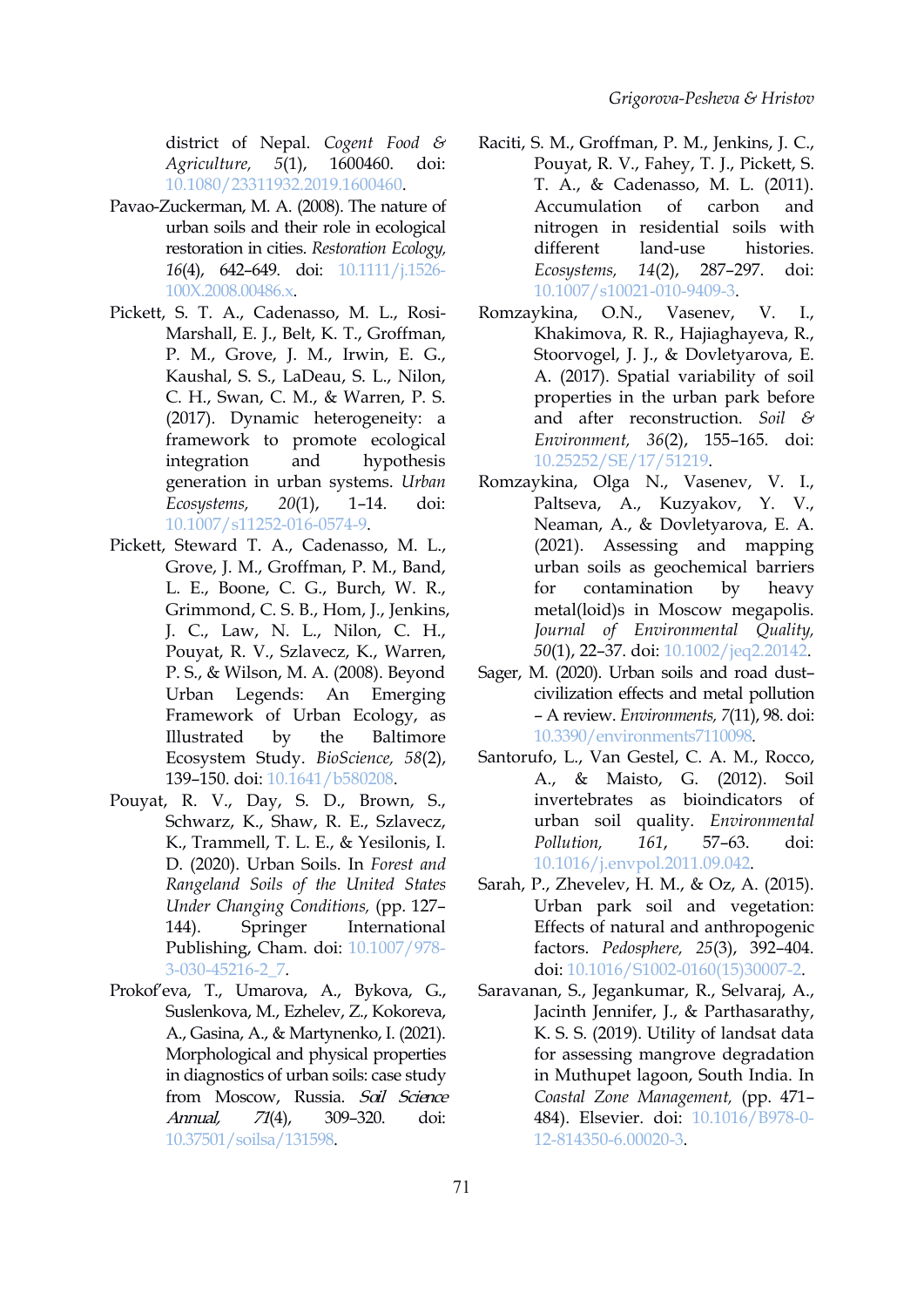- Scharenbroch, B. C., Lloyd, J. E., & Johnson- Maynard, J. L. (2005). Distinguishing urban soils with physical, chemical, and biological properties. *Pedobiologia, 49*(4), 283–296. doi: [10.1016/j.pedobi.2004.12.002](https://doi.org/10.1016/j.pedobi.2004.12.002).
- Schoonover, J. E., & Crim, J. F. (2015). An introduction to soil concepts and the management. *Journal of Contemporary Water Research & Education, 154*(1), 21–47. doi: [10.1111/j.1936-](https://doi.org/10.1111/j.1936-704X.2015.03186.x) 704X.2015.03186.x.
- Sedov, S. N., Aleksandrovskii, A. L., Benz, M., Balabina, V. I., Mishina, T. N., Shishkov, V. A., Şahin, F., & Özkaya, V. (2017). Anthropogenic sediments and soils of tells of the Balkans and Anatolia: Composition, genesis, and relationships with the history of landscape and human occupation. *Eurasian Soil Science, 50*(4), 373–386. doi: [10.1134/S1064229317040093](https://doi.org/10.1134/S1064229317040093).
- Seleznev, A. A., Yarmoshenko, I. V., & Malinovsky, G. P. (2020). Urban geochemical changes and pollution with potentially harmful elements in seven Russian cities. *Scientific Reports, 10*(1), 1668. doi: [10.1038/s41598-020-58434-4.](https://doi.org/10.1038/s41598-020-58434-4)
- Setälä, H., Bardgett, R. D., Birkhofer, K., Brady, M., Byrne, L., de Ruiter, P. C., de Vries, F. T., Gardi, C., Hedlund, K., Hemerik, L., Hotes, S., Liiri, M., Mortimer, S. R., Pavao-Zuckerman, M., Pouyat, R., Tsiafouli, M., & van der Putten, W. H. (2014). Urban and agricultural soils: Conflicts and trade-offs in the optimization of ecosystem services. *Urban Ecosystems, 17*(1), 239–253. doi: [10.1007/s11252-](https://doi.org/10.1007/s11252-013-0311-6) 013-0311-6.
- Shanahan, D. F., Lin, B. B., Gaston, K. J., Bush, R., & Fuller, R. A. (2015). What is the role of trees and remnant vegetation in attracting people to urban parks? *Landscape Ecology, 30*(1), 153–165. doi: [10.1007/s10980-014-0113-0.](https://doi.org/10.1007/s10980-014-0113-0)
- Spurgeon, D. J., Keith, A. M., Schmidt, O., Lammertsma, D. R., & Faber, J. H. (2013). Land-use and land management change: relationships with earthworm and fungi communities and soil structural properties. *BMC Ecology, 13*(1), 46. doi: [10.1186/1472-6785-13-46](https://doi.org/10.1186/1472-6785-13-46).
- role of soils in watershed Van den Berg, A. E., Jorgensen, A., & Wilson, E. R. (2014). Evaluating restoration in urban green spaces: Does setting type make a difference? *Landscape and Urban Planning, 127*, 173–181. doi: [10.1016/j.landurbplan.2014.04.012](https://doi.org/10.1016/j.landurbplan.2014.04.012).
	- Vasenev, V. I., Stoorvogel, J. J., & Vasenev, I. I. (2013). Urban soil organic carbon and its spatial heterogeneity in comparison with natural and agricultural areas in the moscow region. *Catena, 107*, 96–102. doi: [10.1016/j.catena.2013.02.009.](https://doi.org/10.1016/j.catena.2013.02.009)
	- Wiesner, S., Gröngröft, A., Ament, F., & Eschenbach, A. (2016). Spatial and temporal variability of urban soil water dynamics observed by a soil monitoring network. *Journal of Soils and Sediments, 16*(11), 2523–2537. doi: [10.1007/s11368-016-1385-6.]( https:/doi.org/10.1007/s11368-016-1385-6)
	- Xiao, R., Su, S., Zhang, Z., Qi, J., Jiang, D., & Wu, J. (2013). Dynamics of soil sealing and soil landscape patterns under rapid urbanization. *CATENA, 109*, 1– 12. doi: [10.1016/j.catena.2013.05.004.](https://doi.org/10.1016/j.catena.2013.05.004)
	- $I.-L., \& Zhang, G.-L. (2015).$ Formation, characteristics and eco environmental implications of urban soils – A review. *Soil Science and Plant Nutrition, 61*(Sup1), 30–46. doi: [10.1080/00380768.2015.1035622.](https://doi.org/10.1080/00380768.2015.1035622)
	- Yorkina, N., Maslikova, K., Kunah, O., & Zhukov, O. (2018). Analysis of the spatial organization of Vallonia pulchella (Muller, 1774) ecological Technosols (Nikopol manganese ore basin, Ukraine). *Ecologica Montenegrina, 17*, 29–45.
	- Yorkina, N., Zhukov, O., & Chromysheva, O. (2019). Potential possibilities of